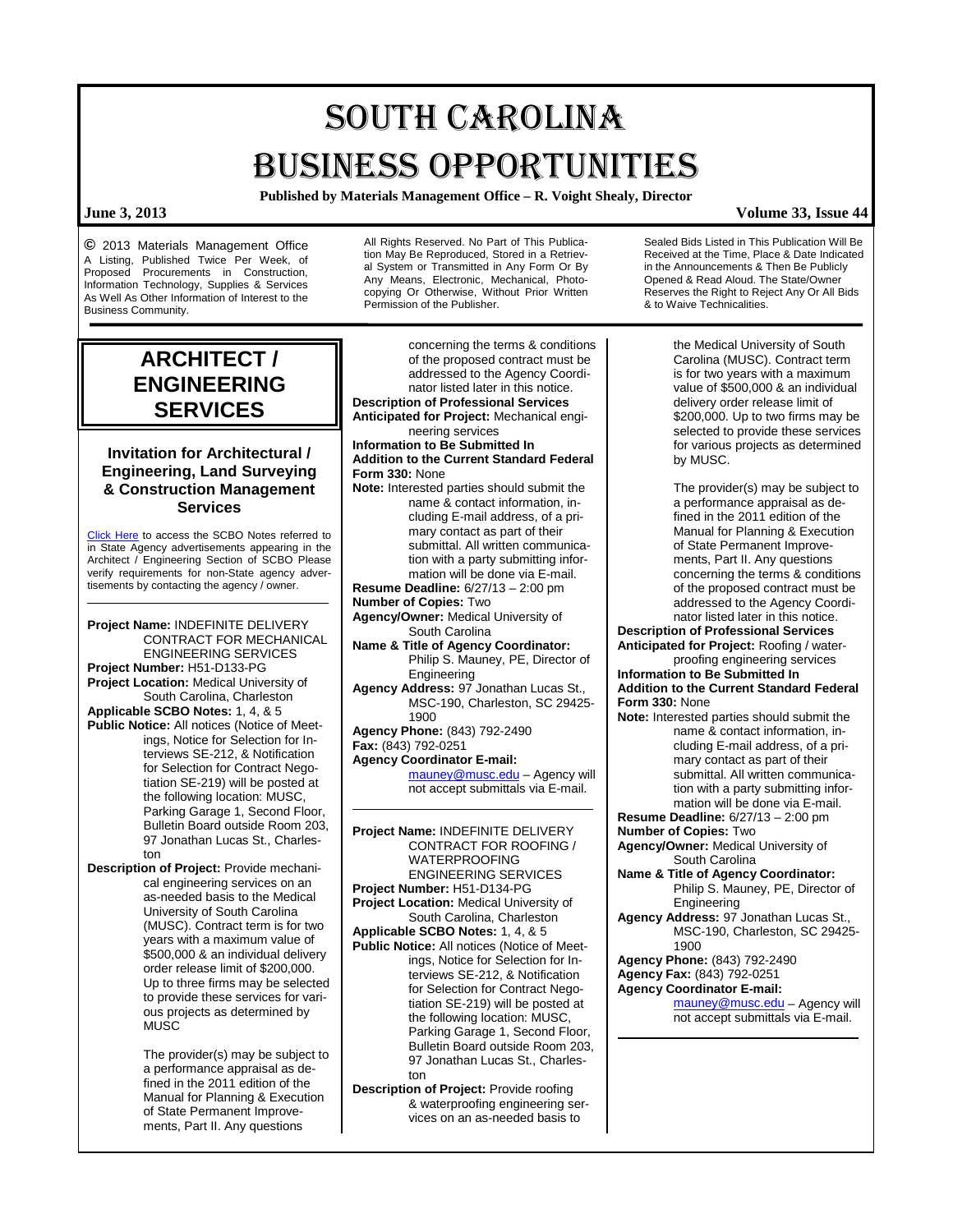#### **TRAKAS INDUSTRIAL SITE ENTRANCE & ROAD IMPROVEMENTS FOR UNION COUNTY**

REQUEST FOR QUALIFICATIONS FOR ENGINEERING SERVICES

Qualified engineering consultant firms are hereby invited to submit a proposal for design & consultation services for Improvements to the Trakas Industrial Site in Northern Union County.

**Project:** Union County will require engineering support from a qualified engineering consultant firm (consultants) to develop the entrance to the industrial site, improve an existing road & make site modifications to facilitate development.

The County will consider submittals from independent consultants, capable of providing all services defined in the Scope of Work, as well as consultant teams combined from different companies who are capable of providing the necessary services.

**Scope of Work:** The final product will result in an attractive & professional entrance, an improved access road & a constructionready building site & will include design, construction drawings, specifications & construction services for the following items:

(a) Conceptual design along with construction drawings & specifications for the entrance;

- (b) Improve entrance road to be compatible with intended use;
- (c) Grading & preparation of two 100,000 square foot building footprints;
- (d) Landscape & other site beautification items;
- (e) Preparation of bid documents;
- (f) Obtaining necessary permits;
- (g) Overseeing construction;

(h) & Related items as necessary.

**Instructions to Potential Respondents:** A copy of the complete & official Request for Qualifications (RFQ) may be picked up at the Union County Supervisor's Office, 210 West Main St., Union, SC 29379, or obtained from Union County's web site at [http://www.countyofunion.org](http://www.countyofunion.org/) or contact Jerry A. Brannon, County Engineer, telephone (864) 426-4022 (cell) or (864) 429- 1600 (office), fax (864) 429-1603, E-mail [jbrannon@countyofunion.com.](mailto:jbrannon@countyofunion.com) 

All interested firms should submit six (6) copies of their qualifications to the office of Thomas L. Sinclair, Union County Supervisor, 210 West Main St., Union, SC 29379.

Submittals must be enclosed in a sealed envelope with the "Trakas Industrial Site Entrance" clearly marked on the outside. All submittals are due no later than 4:00 pm, local time, Wednesday, June 26, 2013.

## **CONSTRUCTION**

### **Invitation for Construction Bids**

Please verify requirements for non-State agency advertisements by contacting the agency / owner.

Projects expected to cost less than \$50,000 are listed under the Minor Construction heading.

**Project Name:** CHERRY ROAD – ASPHALT RESURFACE **Project Number:** CUP-4070005 **Project Location:** Clemson University Main Campus **Bid Security Required:** Yes **Performance Bond Required:** Yes **Payment Bond Required:** Yes **Description of Project:** Resurface a portion of Cherry Road from Parkway Drive to a point north of intersection with McMillan Road, as shown & specified on the drawings. Contractor may be subject to performance appraisal at close of project. **Construction Cost Range:** \$250,000 - \$300,000 **Architect/Engineer:** Clemson University **A/E Contact:** Greg Gibbs **A/E Address:** 310 Klugh Ave., Clemson, SC 29634 **A/E E-mail:** [ggibbs@clemson.edu](mailto:ggibbs@clemson.edu) **A/E Telephone:** (864) 643-6163 **A/E Fax:** (864) 656-1542 **Note:** All questions & correspondence concerning this Invitation to Bid shall be addressed to the A/E. **Bidding Documents/Plans May Be Obtained From:** [http://www.clemson.edu/facilities/](http://www.clemson.edu/facilities/capital-projects/projects/index.html) [capital](http://www.clemson.edu/facilities/capital-projects/projects/index.html)[projects/projects/index.html](http://www.clemson.edu/facilities/capital-projects/projects/index.html) **Plan Deposit:** None **Note:** Only those bidding documents / plans obtained from the aforementioned source are official. Bidders rely on copies of bidding documents / plans obtained from any other source at their own risk. **Pre-Bid Conf.:** Not mandatory **Pre-Bid Date/Time:** 6/13/13 – 10:30 am **Place:** Gentry Hall, 191 Old Greenville Hwy., Clemson, SC 29634 **Agency/Owner:** Clemson University **Agency Procurement Officer:** Greg Gibbs **Address:** 310 Klugh Ave., Clemson, SC 29634 **E-mail:** [ggibbs@clemson.edu](mailto:ggibbs@clemson.edu) **Telephone:** (864) 643-6163 **Fax:** (864) 656-1542 **Bid Closing Date/Time:** 6/20/13 – 2:00 pm **Place:** Gentry Hall, Conference Room, 191 Old Greenville Hwy., Clemson,

SC 29634

### **June 3, 2013 2 Volume 33, Issue 44**

**Hand Deliver/Mail Bids To:** Clemson University, Attn.: Pat Crowther, Gentry Hall, 191 Old Greenville Hwy., Clemson, SC 29634-5952

**Project Name:** COLLEGE OF CHARLESTON LIBERTY DINING HALL RENOVATION **Project Number:** H15-N196-PG **Project Location:** 8 Liberty St., Charleston **Bid Security Required:** Yes **Performance Bond Required:** Yes **Payment Bond Required:** Yes **Description of Project:** Repair & replacement of solid surface countertops & casework with associated plumbing. Contractor may be subject to performance appraisal at close of project. **Construction Cost Range:** \$115,471 - \$141,131 **Architect/Engineer:** Creech & Associates, PLLC **A/E Contact:** David Creech, AIA **A/E Address:** 341 King St., Ste. A, Charleston, SC 29401 **A/E E-mail:** [dcreech@creech-design.com](mailto:dcreech@creech-design.com) **A/E Telephone:** (843) 789-4542 **A/E Fax:** (843) 789-4552 **Note:** All questions & correspondence concerning this Invitation to Bid shall be addressed to the A/E. **Bidding Documents/Plans May Be Obtained From:** Duncan Parnell, 8 Beaufain St., Charleston, SC 29401, phone (843) 722-2898 **Plan Deposit:** \$40.00, non-refundable **Note:** Only those bidding documents / plans obtained from the aforementioned source are official. Bidders rely on copies of bidding documents / plans obtained from any other source at their own risk. **Bidding Documents/Plans Are Also on File for Viewing Purposes Only At: AGC:** On-line **Dodge:** On-line **Other:** iSqFt – on-line **Pre-Bid Conf.:** Not mandatory **Pre-Bid Date/Time:** 6/12/13 – 10:00 am **Place:** Liberty Dorm Cafeteria, 8 Liberty St., Charleston, SC 29403 **Agency/Owner:** College of Charleston **Agency Procurement Officer:** Randy Carver **Address:** 45 Coming St., Charleston, SC 29401 **E-mail:** [CarverR@cofc.edu](mailto:CarverR@cofc.edu) **Telephone:** (843) 953-3700 **Fax:** (843) 953-6590 **Bid Closing Date/Time:** 6/24/13 – 2:00 pm **Place:** College of Charleston Residence Life, 45 Coming St., Charleston **Hand Deliver/Mail Bids To:** College of Charleston, Attn.: Gene Sides, 45 Coming St., Charleston, SC 29403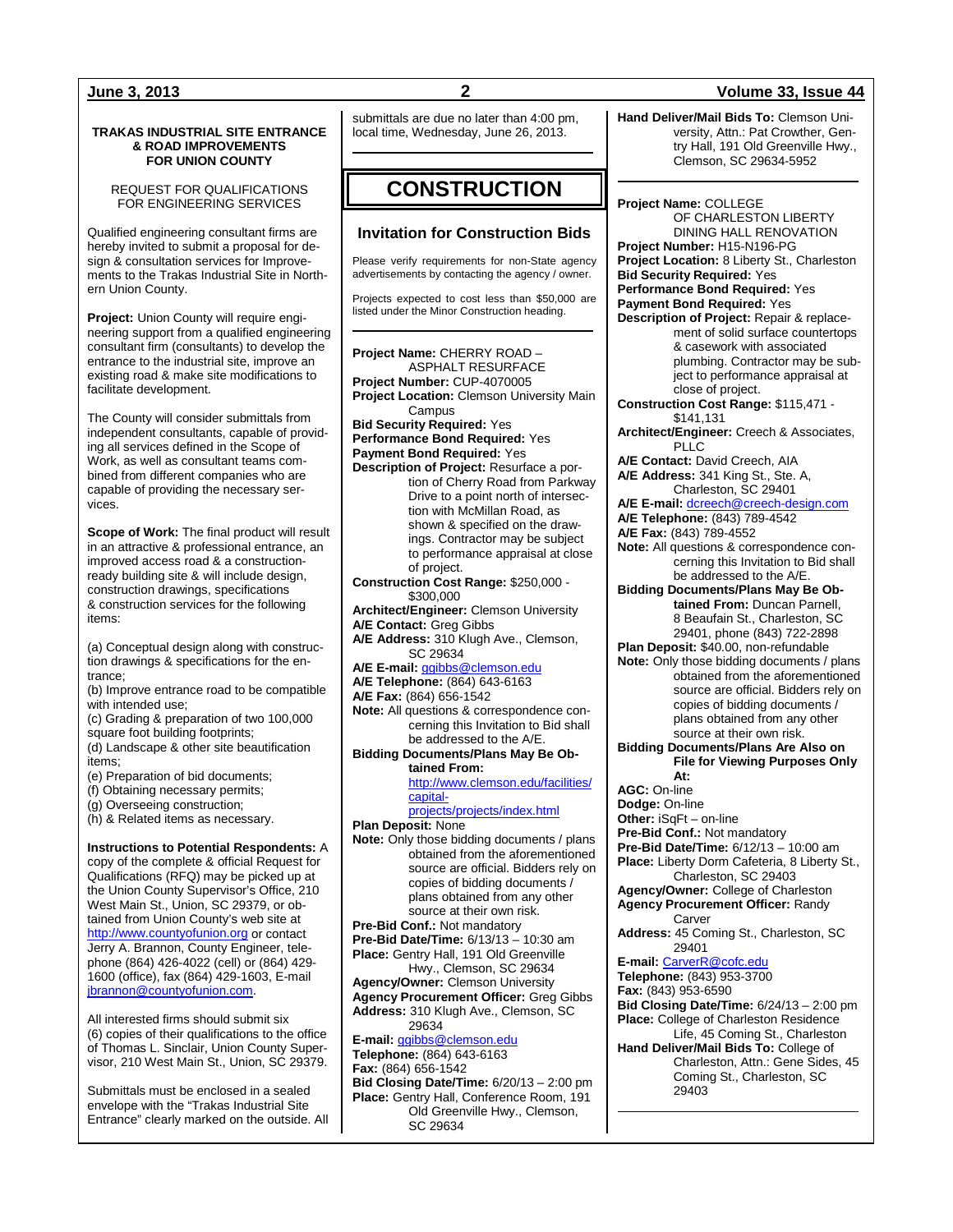### **DESIGN / CONSTRUCTION OF WELCOME SIGN**

### S.C.D.O.T. NOTICE TO CONTRACTORS

**Electronic Bids** will be publicly opened at 2:00 pm, local time, Tuesday, July 9, 2013, in Room 332C, at the SCDOT Headquarters Building, 955 Park St., Columbia, SC, for the design & construction of a welcome sign at Exit 90 southbound on Interstate 77.

**Details for the Contracts** are now available on the SCDOT Internet web site, [http://www.scdot.org/doing/constructionLetti](http://www.scdot.org/doing/constructionLetting_Info.aspx) [ng\\_Info.aspx](http://www.scdot.org/doing/constructionLetting_Info.aspx)

**Electronic Bidding Files** & proposals will be available on the Bid Express Internet web site,

[https://www.bidx.com/sc/letting?lettingid=07](https://www.bidx.com/sc/letting?lettingid=07092013) [092013](https://www.bidx.com/sc/letting?lettingid=07092013) on June 11, 2013. Plans & proposals also will be available on June 11, 2013, in the Engineering Publications Customer Service Center, Room G-19, SCDOT Headquarters Building, 955 Park St., Columbia, SC 29201, or call (803) 737-4533 to order.

**Issued By:** Roger Sears, Program Manager.

#### **NEW ELEMENTARY SCHOOL IN FLORENCE**

Sealed bids for the New Royall Elementary School for Florence Public School District One will be received from pre-qualified bidders, properly licensed under the laws of the State of South Carolina, opened & read aloud by the owner & construction manager at the office of Florence Public School District One, 319 Dargan St., Florence, SC 29506, on July 2, 2013, at 2:00 pm. Bids received after 2:00 pm will be rejected & returned to the bidder unopened.

- **Project Name:** NEW ROYALL ELEMENTARY SCHOOL – FLORENCE PUBLIC SCHOOL DISTRICT ONE
- **Pre-Bid Date/Time:** 6/20/13 10:00 am **Location:** Florence Public School District One Board Room
- **Bid Date/Time:** 7/2/13 2:00 pm **Bid Opening Location:** Florence Public School District One Board Room, 319 Dargan St., Florence, SC 29506
- **Project Address:** New Royall Elementary School, 1101 Cheraw Dr., Florence, SC 29501
- **The Owner Is:** Florence Public School District One, 319 Dargan St., Florence, SC 29506

**The Architect Is:** Goforth Brown & Associates, 1413 West Evans St., Florence, SC 29501-3325, telephone

(843) 665-5868, fax (843) 669- 7596, contact is Joey Goforth **The Program Manager Is:** Cumming, 3896 Leeds Ave., North Charleston, SC 29405, telephone (843) 760- 1050, fax (843) 760-6880, contact is Rodney Alexander

- **Pre-Approved General Contractors Are:** Brantley Construction Co., Inc.; China Construction America of SC, Inc.: Dargan Construction Co., Inc.; M. B. Kahn Construction; Martin Engineering, Inc.; McKnight Construction; Metcon; TQ Constructors, Inc.; Thompson Turner Construction
- **Pre-Approved Sub-Contractors:** Subcontractors in the following trades have been pre-approved for this project – masonry contractors, floor tile installers, electrical contractors, grading contractors, plumbing contractors, metal roofing contractors, casework contractors, HVAC contractors, builtup roofing contractors
- **A List of Approved Sub-Contractors** will be provided with the contract documents. Sub-contractors seeking approval must submit a request through an approved general contractor
- **Scope of Work Includes:** The scope of work is to provide a replacement school for the existing Royall Elementary School, to be built on the site of the former Moore Intermediate School (demolition under a previous phase). The project is single-story construction of approximately 90,000 sq. ft. The structure is load bearing masonry on continuous spread footings. Spanning members are bar joists with metal decking. Finished roofing is approximately 65% pitched metal standing seam & 35% built-up asphalt based roofing. The majority of wall surfaces are CMU construction. Some metal stud & sheetrock partitions are used in the administration area. Finishes include resilient tile on the slab on grade floor with a rubber base, epoxy flooring & base at group toilet rooms, paint at the wall surfaces, & suspended acoustical tile ceilings. HVAC is a mixture of split system & wall hung unitary heat pumps
- **The Owner Has Retained** the services of a construction / program manager to represent the owner's interest during the construction of the work
- **Beginning June 7, 2013,** bidding documents will be available for inspection at the offices of the architect & the plan rooms of Associated General Contractors, McGraw Hill

Dodge & Reed Construction Data. Invited bidders shall be supplied one set of plans & specifications from the construction manager upon receipt of four hundred dollars (\$400) per set. Plan deposit checks should be made payable to Cumming & mailed to Peggy Vashina at the Cumming address above. Deposits will be returned less the cost of reproduction & handling provided the documents are returned to the construction manager in clean, usable condition no later than ten days after the opening of bids. No refunds will be made for documents returned after ten days. Refunds will be made to bonafide bidders only.

- **All Bids Are to Be Accompanied** by a Bid Bond or certified check of not less than five percent (5%) of the base bid. Bid securities of the three low bidders will be retained until contract award & execution.
- **Bids Will Be Binding** for a period of sixty calendar days from the date bids are opened.
- **The Successful Bidder** will be required to furnish Performance Bond & Labor & Materials Bond in the amount of one hundred percent (100%) of the contract amount.
- **Bidders' Attention Is Directed** to the requirements of the construction schedule, which is a part of the bidding documents & to the liquidated damages conditions outlined in the Supplementary Conditions.
- **Bids Are to Be Submitted On** the form provided, enclosed in a sealed opaque envelope bearing the name & address of the bidder, contractor's license number, identification of contract being bid & name of project. All bids must comply with the laws of the State of South Carolina.
- **A Pre-Bid Conference** will be held at 10:00 am, June 20, 2013, at the office of Florence Public School District One, 319 Dargan St., Florence, SC 29506. All bidders are strongly urged to attend.
- **The Owner Reserves the Right** to reject any & all bids, waive informalities & award the contract in the best interest of the owner.

Jane Miley, CPPB Procurement Officer Florence Public School District One

### **June 3, 2013 3 Volume 33, Issue 44**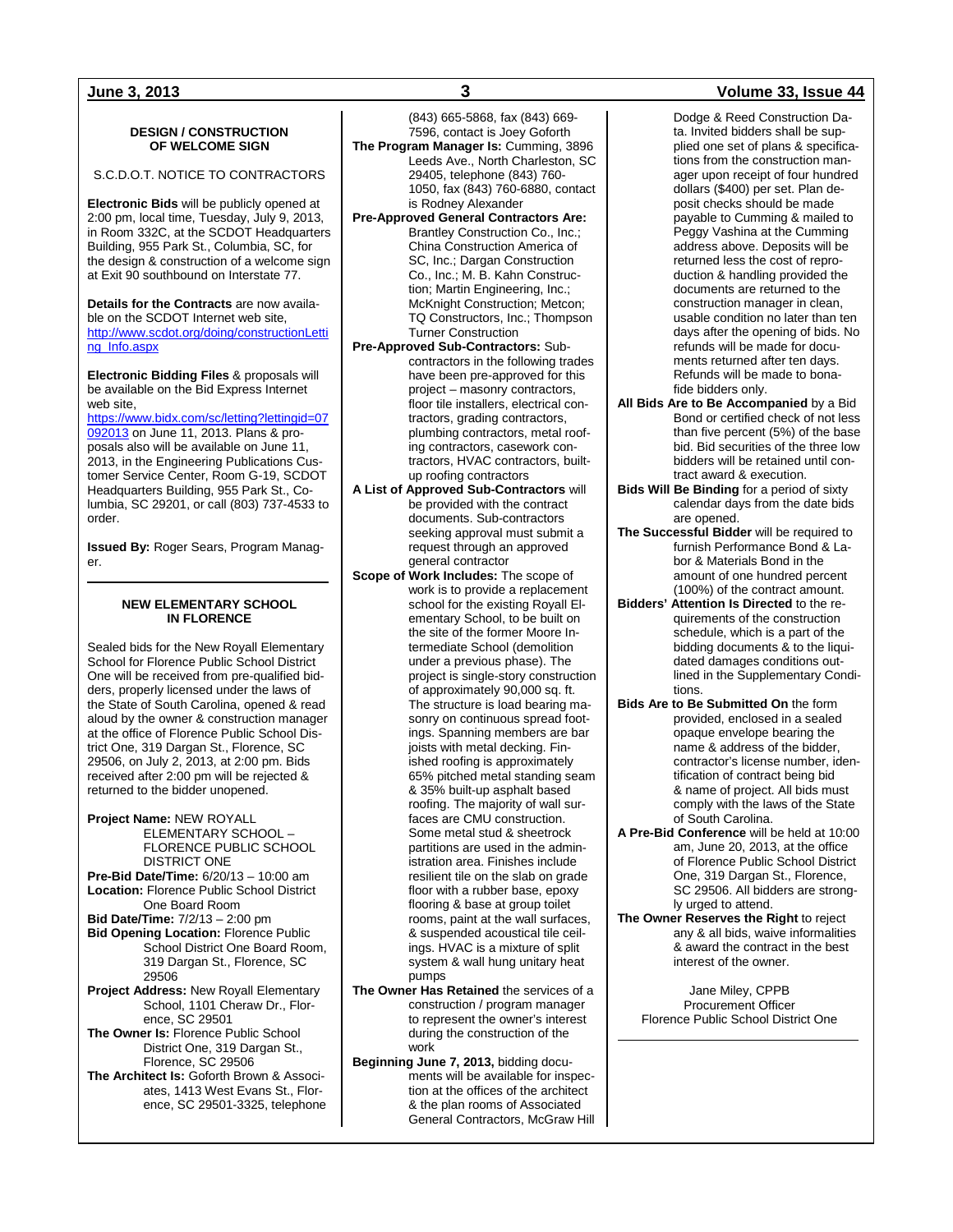**Project Name:** CEILING & LIGHTING REPLACEMENT AT MID CAROLINA MIDDLE SCHOOL **Project Number:** 012148 **Project Location:** Prosperity, SC **Bid Security Required:** Yes **Performance Bond Required:** Yes **Payment Bond Required:** Yes **Description of Project:** The work consists of the ceiling & lighting replacement at Mid Carolina Middle School in Prosperity, SC. Systems include, but are not limited to, the following: (1) Selective Demolition – demolition of interior building components including, but not limited to, acoustical ceiling, cutting & patching, lighting. (2) Finishes Systems – ceiling exposed grid with acoustical tile; (3) Electrical System – general electrical wiring for lighting to meet electrical requirements, (4) Lighting – fluorescent & incandescent & controls **Architect/Engineer:** McMillan Pazdan Smith Architecture **A/E Contact:** Donald L. Love, Jr., AIA **A/E Address:** 127 Dunbar St., Spartanburg, SC 29306 **Telephone:** (864) 585-5678 **Fax:** (864) 542-9451 **E-mail:** [dlove@mcmillanpazdansmith.com](mailto:dlove@mcmillanpazdansmith.com) **Plans on File At:** ARC, Columbia **How Plans May Be Obtained:** Hard copies of bidding requirements, plans & specifications may be purchased directly from ARC, 205 Pickens St., Columbia, SC 29205. To pre-order sets, contact Louis Williams at (800) 933-5206 or E-mail [columbia.jobs@e-arc.com.](mailto:columbia.jobs@e-arc.com)  To electronically view the bidding requirements, plans & specifications free of charge, log on to ARC's plan room at [www.e-arc.com.](http://www.e-arc.com/) In order to receive electronic notification concerning the release of addenda, bidders & sub-bidders must register their intent to bid this project with Barry Evans, Cumming, [bevans@ccorpusa.com](mailto:bevans@ccorpusa.com)  **Plan Deposit:** N/A. Plans & specifications must be purchased **Pre-Bid Conf./Site Visit:** Not mandatory **Pre-Bid Date/Time:** 6/12/13 – 1:30 pm **Place:** Mid Carolina Middle School, 679 U.S. Hwy. 76, Prosperity, SC 29127. Meet at main office at 1:30 pm **Agency/Owner:** School District of Newberry County **Agency Coordinator:** Jim Suber **Address:** 1539 Martin St., Newberry, SC 29108 **Telephone:** (803) 321-2600 **Fax:** (803) 321-1085

**E-mail:** [jsuber@newberry.k12.sc.us](mailto:jsuber@newberry.k12.sc.us) **Bid Closing Date/Time:** 6/18/13 – 2:30 pm **Place:** Newberry County Learning Center, 3321 Main St., Newberry, SC 29108 **Hand Deliver/Mail Bids To:** Jim Suber **Project Name:** IMPROVEMENTS TO TWIN SPRINGS ROAD **Project Number:** 12183-0036 **Project Location:** Newberry County **Bid Security Required:** Yes **Performance Bond Required:** Yes **Payment Bond Required:** Yes **Description of Project:** Approximately 972 LF of 28'-wide, two-lane roadway **Architect/Engineer:** Alliance Consulting Engineers, Inc. **A/E Contact:** James W. Frost II, PE, Principal **A/E Address:** 1201 Main St., Ste. 2020, Columbia, SC 29201 **A/E Telephone:** (803) 779-2078 **A/E Fax:** (803) 779-2079 **A/E E-mail:** [JFrost@alliancece.com](mailto:JFrost@alliancece.com) **Plans on File At: AGC:** On-line at [www.cagc.org](http://www.cagc.org/) **Dodge:** On-line a[t www.construction.com](http://www.construction.com/) **Other:** iSqFt on-line a[t www.isqft.com](http://www.isqft.com/) **Plans May Be Obtained From:** Alliance Consulting Engineers, Inc. **Plan Deposit:** \$150.00, non-refundable **Pre-Bid Conf./Site Visit:** None **Agency/Owner:** Newberry County **Name & Title of Agency Coordinator:** Crystal Waldrop, CPPB, Purchasing Director **Address:** 1209 College St., Newberry, SC 29108 **Telephone:** (803) 321-2100 **Fax:** (803) 321-2102 **E-mail:** [cwaldrop@newberrycounty.net](mailto:cwaldrop@newberrycounty.net) **Bid Closing Date/Time:** 6/13/13 – 2:00 pm **Place:** Newberry County Court House Annex Conference Room, 1309 College St., Newberry, SC 29108 **Hand Deliver Bids To:** 1309 College St., Newberry, SC 29108 **Mail Bids To:** PO Box 156, Newberry, SC 29108, or 1309 College St., Newberry, SC 29108 **Project Name:** UPPER SAVANNAH DEVELOPMENT CORPORATION – UPPER SAVANNAH COUNCIL OF GOVERNMENTS

ADMINISTRATIVE OFFICE

**Description of Project:** The work includes a new two-story steel frame & wood truss office building of approximately 15,400 square feet. It will be a Business Occu-

**COMPLEX Project Number:** 09-C1066 **Project Location:** Greenwood **Bid Security Required:** Yes **Performance Bond Required:** Yes **Payment Bond Required:** Yes

### **June 3, 2013 4 Volume 33, Issue 44**

pancy (B). The construction shall be brick & manufactured stone veneer cavity wall system with metal studs, steel frame, insulation, & sheathing. The roof will be a standing seam metal roof system over a mechanical attic space. Site work will consist of site grading, tree removal, grubbing, slab preparation, storm drainage, paving, sidewalks, etc. The work also includes manufacturer wood with aluminum clad windows, aluminum storefront entrance system, flush wood doors, automatic fire suppression sprinkler system, plumbing, mechanical & electrical. All work is detailed in the contract documents **Construction Cost Range:** \$2,500,000 - \$2,800,000 **Architect/Engineer:** Furman Architects, Inc. **A/E Contact:** Courtney T. R. Furman, Project Architect **A/E Address:** 201B Waller Ave., Greenwood, SC 29646 **A/E Telephone:** (864) 388-0905 **A/E Fax:** (864) 943-5714 **A/E E-mail:** [info@furmanarchitects.com](mailto:info@furmanarchitects.com) **Plans on File At: AGC:** On-line **Dodge:** On-line **Other:** Office of the architect **Plans May Be Obtained From:** Architect. If you elect to bid from documents not acquired through the architect, then you do so at your own risk **Plan Deposit:** \$250.00, non-refundable **Pre-Bid Conf.:** Mandatory **Pre-Bid Date/Time:** 6/18/13 – 2:30 pm **Place:** Upper Savannah Council of Governments, 222 Phoenix St., Ste. 200, Greenwood, SC 29646 **Agency/Owner:** Upper Savannah Development Corp. **Name & Title of Agency Coordinator:** Sam Leaman, Assistant Director **Address:** 222 Phoenix St., Ste. 200, PO Box 1366, Greenwood, SC 29648 **Telephone:** (864) 941-8056. Toll-free number is (800) 922-7729 **Fax:** (864) 941-8090 **E-mail:** [sleaman@uppersavannah.com](mailto:sleaman@uppersavannah.com) **Bid Closing Date/Time:** 7/11/13 – 2:30 pm **Place:** Upper Savannah Council of Governments, 222 Phoenix St., Ste. 200, Greenwood, SC 29646 **Hand Deliver Bids To:** Upper Savannah Council of Governments, Attn.: Sam Leaman, Assistant Director, 222 Phoenix St., Ste. 200, Greenwood, SC 29646 **Mail Bids To:** Upper Savannah Council of Governments, Attn.: Sam Leaman, Assistant Director, PO Box 1366, Greenwood, SC 29648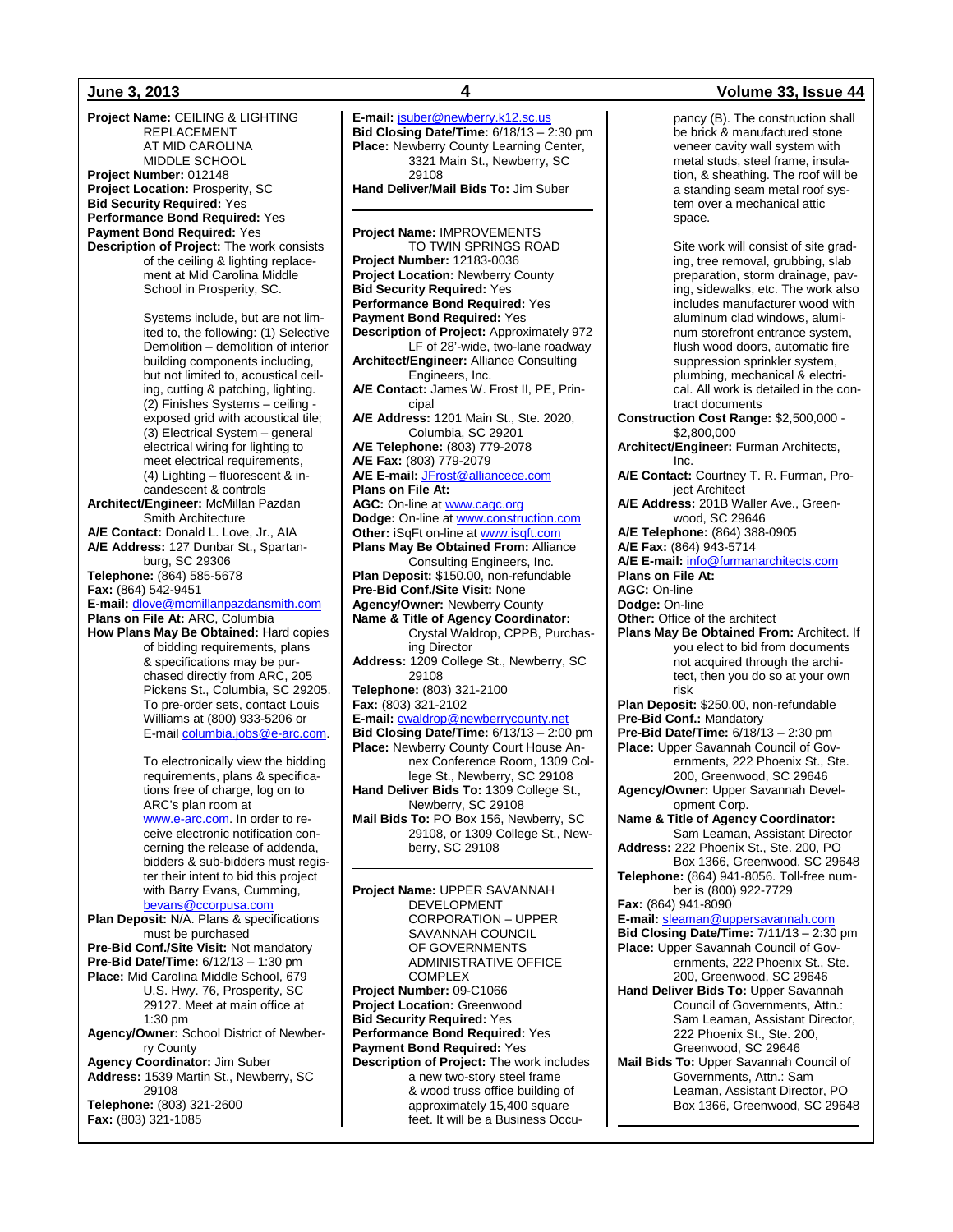**Project Name:** CITY OF NEW ELLENTON WASTEWATER TREATMENT PLANT LIFT STATION PUMPS / MOTORS / CONTROLS UPGRADE **Project Number:** NE-WW-LS **Project Location:** City of New Ellenton Wastewater Treatment Plant, White Pond Road, New Ellenton, SC 29808 **Bid Security Required:** No **Performance Bond Required:** Yes, 100% **Payment Bond Required:** Yes, 100% **Description of Project:** (1) Temporary Lift Station Bypass – install bypass connection, piping, & pump to provide temporary bypass of the lift station during construction. (2) Construction – dewater lift station, D/R old pumps / appurtenances / controls, inspect / repair seal concrete joints / base as needed, install new pumps / motors & controls. Establish initial control settings, perform startup testing **Construction Cost Range:** \$50,000 - \$100,000 **Architect/Engineer:** A. B. Edenfield & Associates, LLC **A/E Contact:** A. B. Edenfield, PE **A/E Address:** PO Box 7106, Aiken, SC 29803 **A/E Telephone:** (803) 341-0200 **A/E E-mail:** [allenedenfield@gmail.com](mailto:allenedenfield@gmail.com) **Plans/Specifications:** A. B. Edenfield & Associates, LLC, PO Box 7106, Aiken, SC 29803 **Cost:** \$100.00, non-refundable **Pre-Bid Date/Time:** 6/17/13 from 10:00 to 12:00 noon **Place:** New Ellenton Wastewater Treatment Plant **Owner:** City of New Ellenton **Owner's Coordinator:** Vernon Dunbar, Mayor **Address:** City of New Ellenton Town Hall, 200 Main St. North, New Ellenton, SC 29809 **Bid Due Date:** 6/26/13 – 1:00 pm Place: City of New Ellenton Town Hall, 200 Main St. North, New Ellenton, SC 29809 **Hand Deliver/Mail Bids To:** City of New Ellenton Town Hall, Project Ref.: NE-WW-LS, 200 Main St. North, New Ellenton, SC 29809 **Project Name:** RE-PAVING OF STINEY

FUNERAL HOME ROAD & DAWSON'S LANDING PARKING AREA **Project Number:** N/A **Project Location:** Jasper County **Bid Security Required:** Yes **Performance Bond Required:** Yes **Payment Bond Required:** Yes **Description of Project:** Re-paving of Stiney Funeral Home Road

& Dawson's Boat Landing parking area **Construction Cost Range:** Less than \$192,000 **Architect/Engineer:** N/A **Plans May Be Obtained From:** Dale Terry of Jasper County Public Works, phone (843) 726-7740 **Plan Deposit:** N/A **Pre-Bid Conf./Site Visit:** None **Agency/Owner:** Jasper County **Name & Title of Agency Coordinator:** Ronnie K. Malphrus, Director of Administrative Services **Address:** 358 Third Ave., PO Box 1149, Ridgeland, SC 29936 **Telephone:** (843) 717-3692 **E-mail:** [rmalphrus@jaspercountysc.gov](mailto:rmalphrus@jaspercountysc.gov) **Bid Closing Date/Time:** 6/19/13 – 2:00 pm **Place:** Jasper County Council Chambers, 358 Third Ave., Ridgeland, SC 29936 **Hand Deliver Bids To:** Ronnie Malphrus, Finance Department, 358 Third Ave., Ridgeland, SC 29936 **Mail Bids To:** Ronnie Malphrus, Finance Department, PO Box 1149, Ridgeland, SC 29936

#### **CHESNEE STREETSCAPE ELECTRICAL WORK & LIGHTING IMPROVEMENTS**

**Owner:** City of Chesnee, SC.

**Summit Engineering Group, Inc. Project No.:** 09169.

**Separate sealed bids** for the City of Chesnee Streetscape Project will be received by the City of Chesnee, SC in the City Hall until 2:00 pm June 21, 2013 & then at said place be publicly opened & read aloud.

**The work to be done consists of** furnishing all materials, equipment & labor necessary to construct lighting improvements consisting of the following approximate quantities:

**Providing and installing** approximately 1,150 L.F. of 2-inch underground electrical conduit along US Highway 221 (Alabama Street), including but not necessarily limited to 435 L.F. of road bores, electrical connections, wiring & related work & other miscellaneous tasks. This work is to be completed in preparation for removal of overhead wiring in the project area.

**The Information for Bidders**, Bid Form, Contract, Plans, Specifications, Bid Bond, Performance Bond and Payment Bond, & other contract documents may be examined at the following locations:

**Owner:** City of Chesnee, SC **Engineers:** Summit Engineering Group, Inc., Spartanburg, SC.

**Drawings, specifications & contract documents** may be obtained from the office of

- Summit Engineering Group, Inc.,
- 9601 Warren H. Abernathy Hwy,
- Spartanburg, SC 29301-5226

upon a nonrefundable payment of \$75.00. When requesting drawings, specifications or contract documents, provide the following information about your company: Mailing address; street (UPS) address; telephone number; & fax number (if applicable).

**Bidders must** deposit security with all bids. Security shall be in the form of a certified check or bid bond made payable to the owner, & shall be for an amount equal to not less than five percent of the amount of the bid. Provisions of the security shall be as described in the Information for Bidders.

**No bid will be considered** unless the bidder is legally qualified under the provisions of the South Carolina Contractor's Licensing Law (South Carolina Code of Laws as amended on April 1, 1999, Chapter 11, Sections 40-11-10 through 40-11-428).

**No bidder may withdraw** the bid within ninety days after the actual date of the opening & reading thereof.

**The Owner reserves** the right to waive any informalities or to reject any or all bids.

#### **Engineers:**

Summit Engineering Group, Inc. 9601 Warren H. Abernathy Hwy. Spartanburg, SC 29301-5226

### **Owner:**

City of Chesnee 201 West Cherokee St. Chesnee, SC 29323

#### **CITIZEN'S PARK RESTROOM INSTALLATION FOR CITY OF AIKEN**

**Sealed Proposals** will be received & publicly opened by the City of Aiken, SC, at the E&U Building at 245 Dupont Dr., Aiken, SC, until 2:15 pm, local time, on June 13, 2013.

**Pre-Bid Meeting:** A non-mandatory pre-bid meeting will be held on June 6, 2013, at 10:00 am at the E&U Building located at 245 Dupont Dr., Aiken, SC 29801.

**Work to Be Done:** The work to be done consists of furnishing all materials & equipment & performing all labor necessary for installation of a restroom facility & all appurtenances.

**Contractor's License:** The attention of the bidder is invited to certain legal requirements of the State of South Carolina with reference to General Contractor's License,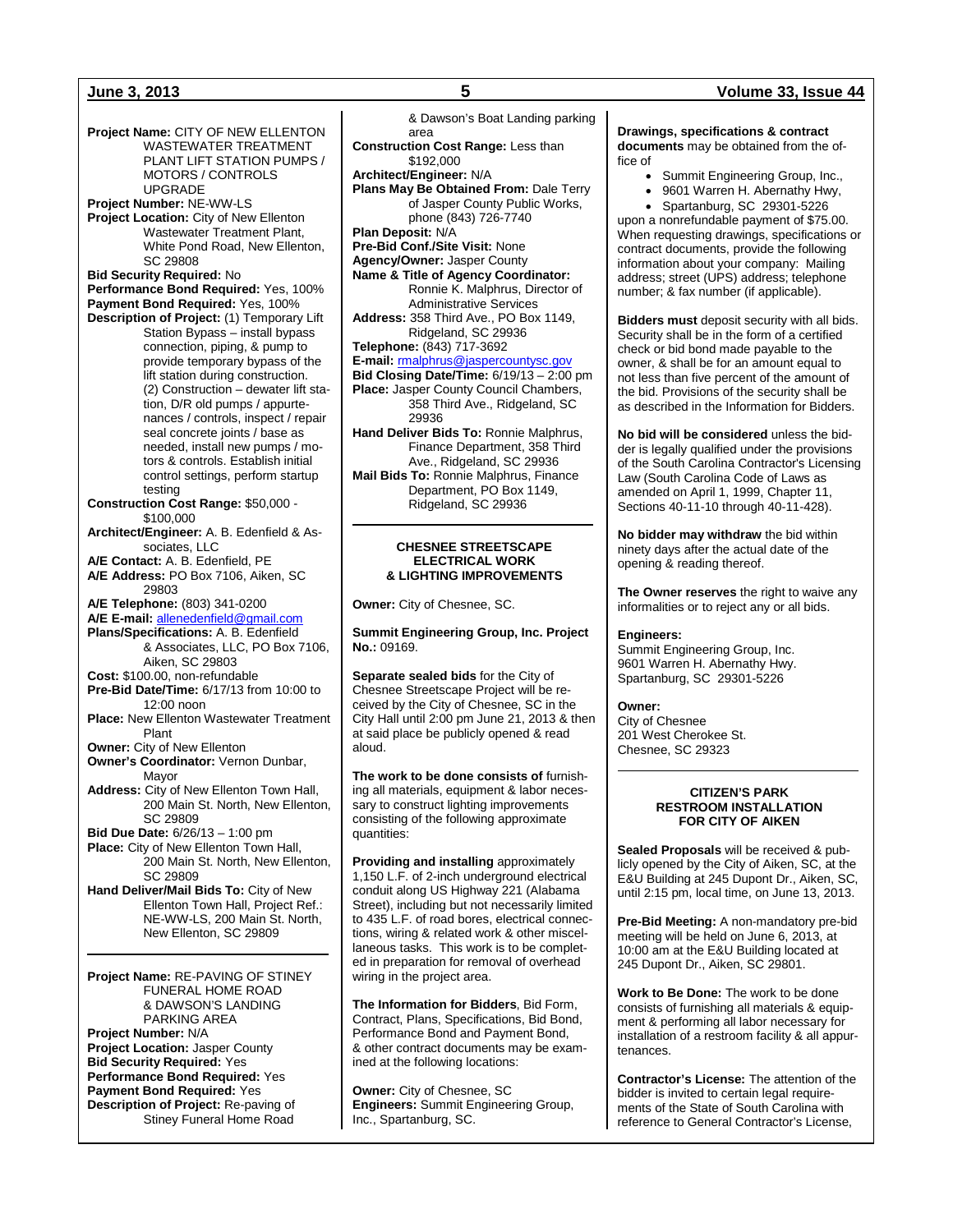the provisions of which must be fully met before his bid is received & considered.

**Business License:** The contractor will be required to purchase a City of Aiken Business License.

**Bid Bond:** All proposals must be accompanied by a certified check or a Bid Bond of a reputable bonding company authorized to do business in the State of South Carolina, in an amount equal to at least ten per cent (10%) of the total amount of the bid.\

**Performance & Payment Bonds:** A contract Performance Bond & Payment Bond, each in an amount equal to one hundred per cent (100%) of the agreement amount will be required of the successful bidder.

**Specifications & Contract Documents:** Drawings, specifications & contract documents may be obtained at no cost at [http://www.cityofaikensc.gov/index.php/gov](http://www.cityofaikensc.gov/index.php/government/departments/engineering-utilities-department/engineering-utilities-topics/engineering-construction) [ernment/departments/engineering-utilities](http://www.cityofaikensc.gov/index.php/government/departments/engineering-utilities-department/engineering-utilities-topics/engineering-construction)[department/engineering-utilities](http://www.cityofaikensc.gov/index.php/government/departments/engineering-utilities-department/engineering-utilities-topics/engineering-construction)[topics/engineering-construction](http://www.cityofaikensc.gov/index.php/government/departments/engineering-utilities-department/engineering-utilities-topics/engineering-construction)

#### **CITIZEN'S PARK SPLASH PAD INSTALLATION IN AIKEN**

**Sealed Proposals** will be received & publicly opened by the City of Aiken, SC, at the E&U Building at 245 Dupont Dr., Aiken, SC, until 2:00 pm, local time, on June 13, 2013.

**Pre-Bid Meeting:** A non-mandatory pre-bid meeting will be held on June 6, 2013, at 10:00 am at the E&U Building located at 245 Dupont Dr., Aiken, SC 29801.

**Work to Be Done:** The work to be done consists of furnishing all materials & equipment & performing all labor necessary for the installation of a splash pad & all appurtenances.

**Contractor's License:** The attention of the bidder is invited to certain legal requirements of the State of South Carolina with reference to General Contractor's License, the provisions of which must be fully met before his bid is received & considered.

**Business License:** The contractor will be required to purchase a City of Aiken Business License.

**Bid Bond:** All proposals must be accompanied by a certified check or a Bid Bond of a reputable bonding company authorized to do business in the State of South Carolina, in an amount equal to at least ten per cent (10%) of the total amount of the bid.\

**Performance & Payment Bonds:** A contract Performance Bond & Payment Bond, each in an amount equal to one hundred

per cent (100%) of the agreement amount will be required of the successful bidder.

**Specifications & Contract Documents:** Drawings, specifications & contract documents may be obtained at no cost at [http://www.cityofaikensc.gov/index.php/gov](http://www.cityofaikensc.gov/index.php/government/departments/engineering-utilities-department/engineering-utilities-topics/engineering-construction) [ernment/departments/engineering-utilities](http://www.cityofaikensc.gov/index.php/government/departments/engineering-utilities-department/engineering-utilities-topics/engineering-construction)[department/engineering-utilities](http://www.cityofaikensc.gov/index.php/government/departments/engineering-utilities-department/engineering-utilities-topics/engineering-construction)[topics/engineering-construction](http://www.cityofaikensc.gov/index.php/government/departments/engineering-utilities-department/engineering-utilities-topics/engineering-construction)

#### **SEAL COAT PROJECT AT CHARLESTON AIRPORT**

NOTICE REQUESTING BIDS FROM GENERAL CONTRACTORS

**The Charleston County Aviation Authority** is requesting bids from interested general contractors for the Surface Lot Seal Coat & Marking Project at Charleston International Airport, Charleston, SC.

**Written Bids** will be received up to the hour of 2:00 pm, local, on Tuesday, June 25, 2013. All bids shall be addressed to John A. Connell, PE, LEED AP, Director of Engineering & Facilities, Charleston County Aviation Authority, 5500 International Blvd., #101, Second Floor, Charleston, SC 29418- 6911, & submitted in the blue bid envelope obtained from CCAA & clearly marked "Bid for Surface Lot Seal Coat & Marking Project, Charleston County Aviation Authority, Procurement No. 2013-89-CHS, Charleston International Airport."

**Bid Documents May Be Obtained** from the Authority's web site at [www.chs-airport.com](http://www.chs-airport.com/) or by calling (843) 767-7000.

**Any Questions** and / or comments concerning this Request for Bid should be directed in writing to John A. Connell, PE, LEED AP, Director of Engineering & Facilities, at the above address. The Charleston County Aviation Authority will not be responsible for any oral instructions with regards to this notice.

**A Non-Mandatory Pre-Bid Conference** will be held on Wednesday, June 12, 2013, at 10:00 am, local, at the offices of the Charleston County Aviation Authority, 5500 International Blvd., #101, Second Floor, Charleston, SC 29418.

### *RE-BID*

#### **LAUREL OAK GROVE INFRASTRUCTURE**

**Sealed Proposals For** Laurel Oak Grove Infrastructure, owned by Sea Island Habitat for Humanity (SIHH), will be received by SIHH at 2545 Bohicket Road, Johns Island, SC 29455, until 5:00pm, on June 14, 2013, at which time they will be privately opened.

### **June 3, 2013 6 Volume 33, Issue 44**

Bids may be hand delivered to the SIHH office or submitted via certified mail. Bids should be in lump sum & provide an itemized schedule of values as an attachment. No faxed or e-mailed proposals will be considered.

**The Project Consists Of The Following Generally Described Work:** Laurel Oak Grove, Phase 2 - A phased Habitat for Humanity community consisting of 13 single family residential lots with all necessary infrastructures to serve the property within the second phase. The total project will consist of 22 single family lots of which 9 lots currently have houses under construction.

**Plans May Be Obtained** at A&E Printing, 517 King Street, Charleston, SC 29403, (843) 853-5066, Monday-Friday, 8am to 5pm. A printing fee will be due upon receipt for plans. For additional information contact Tamara Avery at Sea Island Habitat for Humanity, (843) 768-0998, Ext.102.

**Owner Reserves the Right To Reject** any or all bids, including without limitation the rights to reject any or all nonconforming, nonresponsive, unbalanced or conditional bids & to reject the bid of any bidder if Owner believes it would not be in the best interest of the Project to make an award to that bidder, whether because the bid is not responsive or the bidder is unqualified or of doubtful financial ability or fails to meet any other pertinent standard or criteria established by the owner.

**This Project Involves the Expenditure** of Federal (HUD) funds administered through the City of Charleston HOME Program & SHOP grant funds. The owners of this project strongly encourage the participation of Section 3 of the HUD Act of 1968 (24 CFR Part 135) individuals & business, as well as the participation of minority-owned & women-owned business. This project will also require contractors & sub-contractors to be in compliance with Section 3 of the HUD Act of 1968 (24 CFR Part 135) & with the Federal Labor Standards.

#### **CHUKKER CREEK ELEMENTARY SCHOOL PAVING PROJECT**

**Aiken County Public Schools will accept** sealed bids for the 2013 Chukker Creek Elementary School Paving Project. Performance & Labor/Materials (Payment) Bonds with Power of Attorney will be required at 100% from the awarded bidder.

**Sealed bids will be received** by the Owner until 1:00pm, June 18, 2013, at the Facilities Construction Department of the Aiken County Schools' Administrative Offices at 1000 Brookhaven Dr., Aiken, SC 29803. A five percent (5%) bid security of the base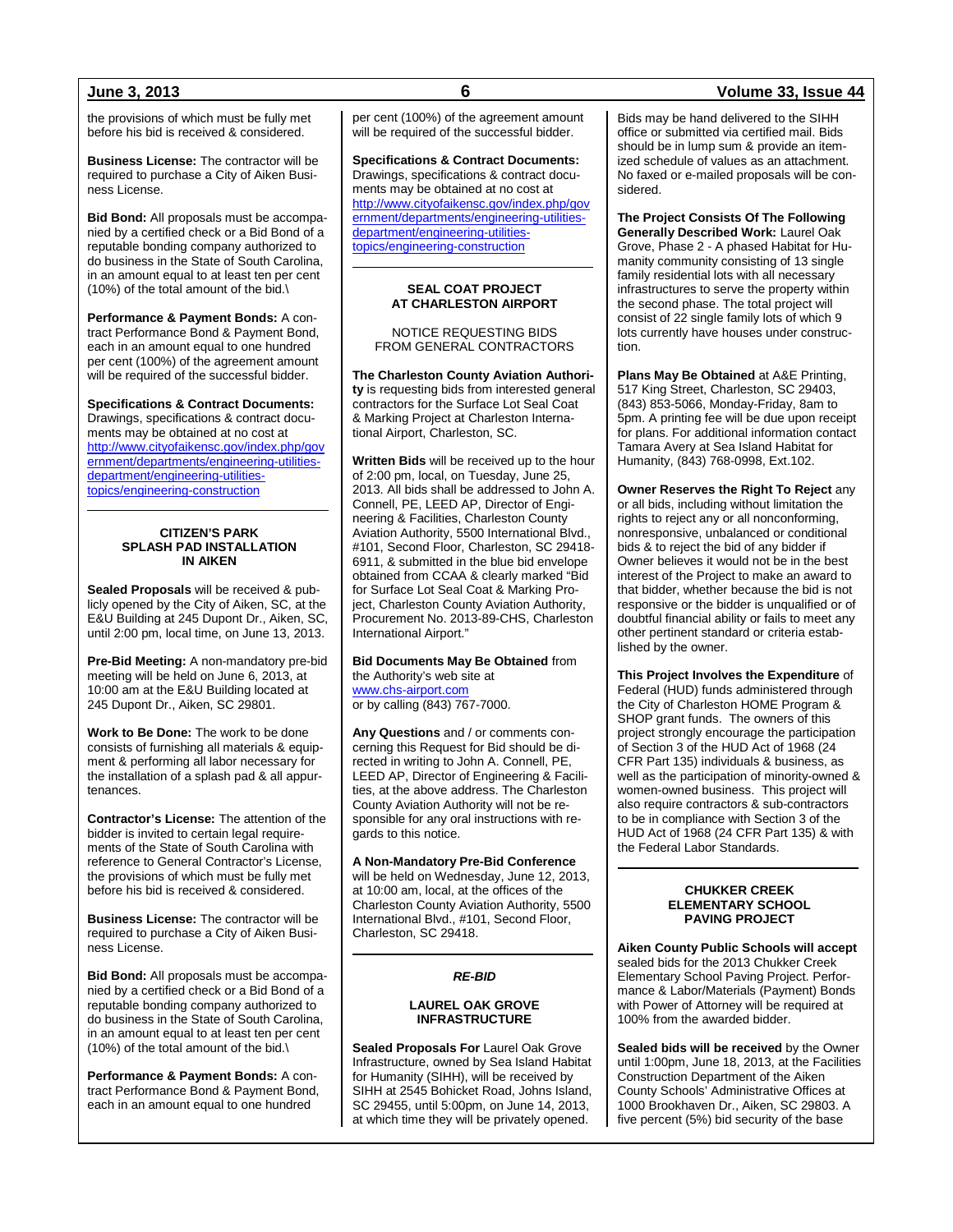bid (which may be a bonafide bid bond with power of attorney from a legal bonding company or bank issued cashier's check) & certificate of insurance are required with all bids. Due to security measures for contractors' sign-in, contractors must allow time for submitting bids or attending the bid opening to be in our Brookhaven Administrative Offices' receptionist's area no later than 12:50pm. The contractors will then be escorted to the Facilities Construction Conference Room to submit bids or to attend the 1:00pm bid opening for bids already received where they will be publicly opened & read aloud.

**A mandatory pre-bid conference** will be held at 10:00am June 11, 2013 at Chukker Creek Elementary School, 1830 Chukker Creek Rd., Aiken, SC 29803, phone (803) 641-2528

## **Plans & Specifications may be obtained**

by contacting the engineer,

- Hass & Hilderbrand,
- (803) 649-1316, or by mail at
- 133 Greenville St. SW.

• Aiken, SC 29801 A non-refundable fee of \$150.00 is required.

**The owner reserves the right** to reject any & / or all bids & to waive all technicalities & formalities. No bid may be withdrawn for a period of sixty (60) days after opening. Additional information may be obtained by contacting Tilden Hilderbrand, engineer, at (803) 649-1316

## **CONSULTANT / PROFESSIONAL SERVICES**

#### **FEASIBILITY STUDY FOR RENOVATION OF AIKEN MUNICIPAL BUILDING**

#### REQUEST FOR QUALIFICATIONS

The City of Aiken is issuing a Request for Qualifications (RFQ) for Phase Two of the Municipal Building Renovations Project: First Floor Feasibility Study.

RFQs will be accepted until 5:00 pm, Friday, June 21, 2013, at 135 Laurens St. NW, Aiken, SC 29801.

For further information, contact Stuart Bedenbaugh in the City Manager's Office at (803) 642-7654.

City of Aiken, SC

## **EQUIPMENT**

**Description:** A.L.S. SIMULATOR **Solicitation Number:** SCC-291 **Delivery Point:** Spartanburg **Submit Offer By:** 6/10/13 – 2:00 pm **Purchasing Agency:** Spartanburg Community College, Room 243, Ledbetter Building, Business I-85 & New Cut Road, Spartanburg, SC 29303 **Buyer:** Tami Steed**,** phone (864) 592-4671, E-mai[l steedt@sccsc.edu](mailto:steedt@sccsc.edu) **Download Solicitation From:** [www.sccsc.edu/vendors/solicitati](http://www.sccsc.edu/vendors/solicitations.aspx) [ons.aspx](http://www.sccsc.edu/vendors/solicitations.aspx)

**Description:** POWER CONVERTER CABINET **Solicitation Number:** 40068263 **Delivery Point:** Clemson, SC **Submit Offer By:** 6/10/13 – 2:15 pm, ET **Purchasing Entity:** Clemson University, Procurement Services, Administrative Services Building, 108 Silas N. Pearman Blvd., Clemson, SC 29634 **Direct Inquiries to Buyer:** Jody R. Burgess, phone (864) 650-8050, E-mai[l jodyb@clemson.edu](mailto:jodyb@clemson.edu)

**Download Solicitation From:** Online solicitations only. Solicitations can be viewed at

> [www.clemson.edu/cfo/procureme](http://www.clemson.edu/cfo/procurement/vendors) [nt/vendors](http://www.clemson.edu/cfo/procurement/vendors)

#### **Description:** COMPLETE NURSING ANNE SIMPAD FEMALE CAPABLE MANIKIN **Solicitation Number:** SCC-294 **Delivery Point:** Spartanburg **Submit Offer By:** 6/11/13 – 4:00 pm **Purchasing Agency:** Spartanburg Community College, Room 243, Ledbetter Building, Business I-85 & New Cut Road, Spartanburg, SC 29303

**Buyer:** Tami Steed**,** phone (864) 592-4671, E-mai[l steedt@sccsc.edu](mailto:steedt@sccsc.edu) **Download Solicitation From:**

[www.sccsc.edu/vendors/solicitati](http://www.sccsc.edu/vendors/solicitations.aspx) [ons.aspx](http://www.sccsc.edu/vendors/solicitations.aspx)

**Description:** SAM II STUDENT AUSCULTATION MANIKIN **Solicitation Number:** SCC-292 **Delivery Point:** Spartanburg **Submit Offer By:** 6/10/13 – 2:00 pm **Purchasing Agency:** Spartanburg Community College, Room 243, Ledbetter Building, Business I-85

#### **June 3, 2013 7 Volume 33, Issue 44**

& New Cut Road, Spartanburg, SC 29303 **Buyer:** Tami Steed**,** phone (864) 592-4671, E-mai[l steedt@sccsc.edu](mailto:steedt@sccsc.edu) **Download Solicitation From:** [www.sccsc.edu/vendors/solicitati](http://www.sccsc.edu/vendors/solicitations.aspx) [ons.aspx](http://www.sccsc.edu/vendors/solicitations.aspx)

**Description:** VARIOUS HEALTHCARE SIMULATORS & TEACHING AIDS

**Solicitation Number:** SCC-293 **Delivery Point:** Spartanburg **Submit Offer By:** 6/11/13 – 3:30 pm **Purchasing Agency:** Spartanburg Community College, Room 243, Ledbetter Building, Business I-85 & New Cut Road, Spartanburg, SC 29303 **Buyer:** Tami Steed**,** phone (864) 592-4671,

E-mai[l steedt@sccsc.edu](mailto:steedt@sccsc.edu) **Download Solicitation From:**

> [www.sccsc.edu/vendors/solicitati](http://www.sccsc.edu/vendors/solicitations.aspx) [ons.aspx](http://www.sccsc.edu/vendors/solicitations.aspx)

#### **COLORPOINT EQUIPMENT FOR SUMTER SCHOOLS**

The Sumter School District is seeking Invitation for Bids to provide delivery & installation of Colorpoint equipment at three schools.

**Solicitation Number:** IFB 13-1011.

**Due Date/Time:** 6/12/13 – 10:00 am, ET.

**Submit To:** Sumter School District, Attn.: Angela Ramsey, 1345 Wilson Hall Rd., Sumter, SC 29150.

**Direct Inquiries To:** Dee Cook, phone (803) 499-5950, Ext. 104, or E-mail [Dee.Cook@sumterschools.net.](mailto:Dee.Cook@sumterschools.net) 

#### **Bid Request:**

[http://district.sumterschools.net/site\\_res\\_vie](http://district.sumterschools.net/site_res_view_folder.aspx?id=75fc1b46-d926-4707-8c87-0563a0c9e134) [w\\_folder.aspx?id=75fc1b46-d926-4707-](http://district.sumterschools.net/site_res_view_folder.aspx?id=75fc1b46-d926-4707-8c87-0563a0c9e134) [8c87-0563a0c9e134](http://district.sumterschools.net/site_res_view_folder.aspx?id=75fc1b46-d926-4707-8c87-0563a0c9e134)

#### **MEDIUM-SIZE RIDING STREET SWEEPER FOR CHARLESTON AIRPORT**

REQUEST FOR PROPOSALS

**Procurement Number:** 2013-88-CHS.

The Charleston County Aviation Authority is requesting competitive proposals from qualified vendors for a Medium-Size Riding Street Sweeper for the Maintenance Department at Charleston International Airport, Charleston, SC.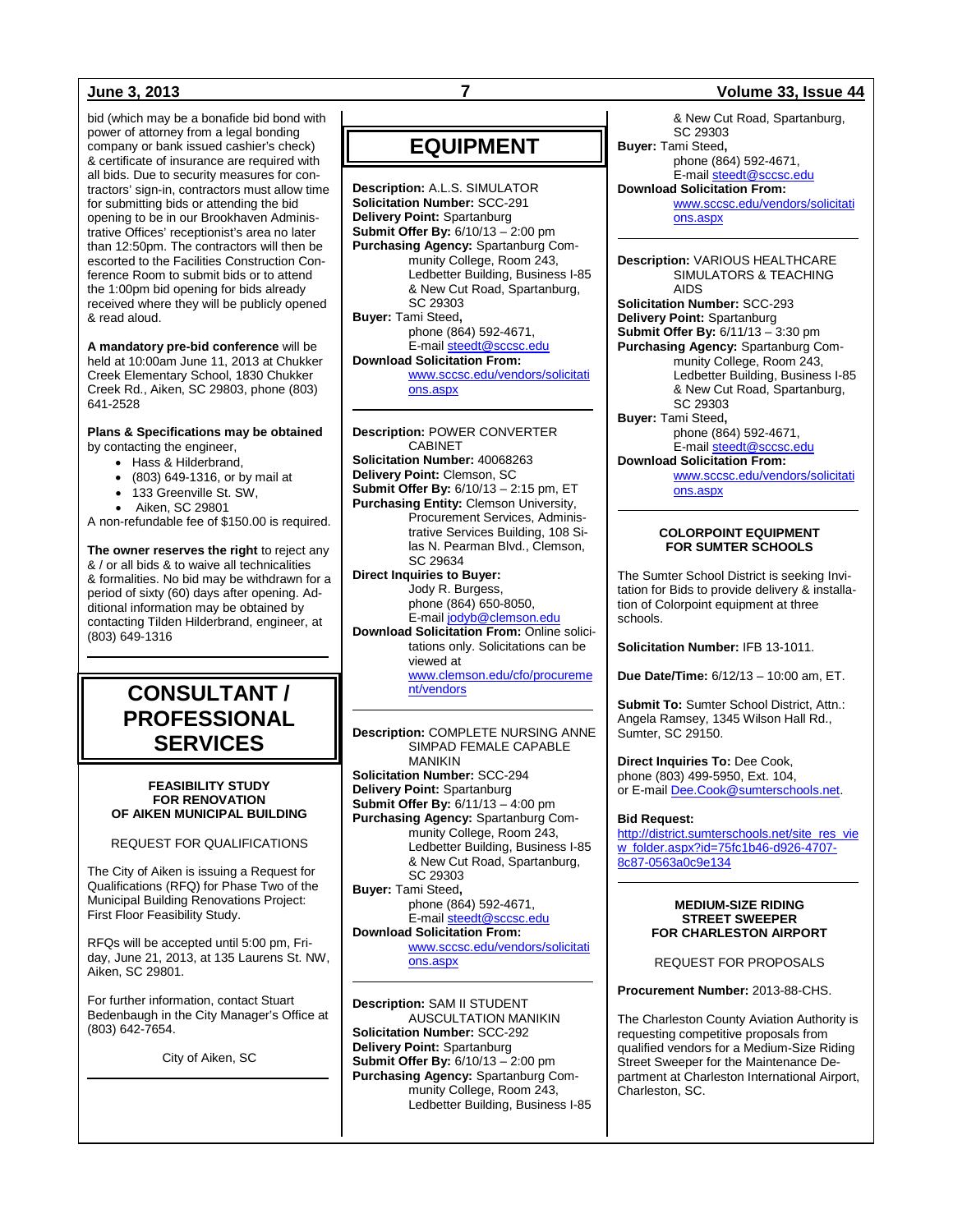Written proposals will be received up to the hour of 2:00 pm, local, on Thursday, June 27, 2013.

Request for Proposal packages may be obtained by contacting the Authority at (843) 767-7000.

#### **TOWER LADDER TRUCK FOR CITY OF CHARLESTON**

REQUEST FOR PROPOSALS

**Solicitation Number:** 13-P023R.

The City of Charleston is accepting proposals for a Tower Ladder Truck.

The City will receive proposals until July 2, 2013, at 1:00 pm at 145 King St., Ste. 104, Charleston, SC 29401.

The solicitation will be available on our web site, [www.charleston-sc.gov](http://www.charleston-sc.gov/) (enter Bidline, then Procurement Bids page), or the solicitation may be obtained by submitting a request to Robin Barrett-Robinson, CPPB, by fax (843) 720-3872 or by mailing to the City of Charleston, Procurement Division, 145 King St., Ste. 104, Charleston, SC 29401.

**Telephone:** (843) 724-7312.

#### **SELF-CONTAINED BREATHING APPARATUS FOR CITY OF CHARLESTON**

**Solicitation Number:** 13-B022S.

The City of Charleston is accepting bids for Self Contained Breathing Apparatus.

The City will receive bids until June 20, 2013, at 11:30 am at 145 King St., Ste. 104, Charleston, SC 29401.

The solicitation will be available upon request & may be obtained by submitting a request to Chenette L. Singleton, by fax (843) 720-3872 or by mailing to the City of Charleston, Procurement Division, 145 King St., Ste. 104, Charleston, SC 29401. You may also obtain a copy of the solicitation by going to our web site, ww.charleston-sc.gov & then enter the

Bidline page.

**Telephone:** (843) 724-7312.

## **INFORMATION TECHNOLOGY**

**Description:** SECUNIA SOFTWARE **Solicitation Number:** 5400006160 **Submit Offer By:** 6/12/13 – 3:00pm

**Purchasing Agency:** SC Department of Health & Human Services, 1801 Main St., Sixth Floor, Columbia, SC 29201 **Buyer:** Victoria Easterlin **E-mail:** [easterv@scdhhs.gov](mailto:easterv@scdhhs.gov) **Phone:** (803) 898-2666 **Download Solicitation From:** [http://webprod.cio.sc.gov/SCSolicitationWe](http://webprod.cio.sc.gov/SCSolicitationWeb/solicitationAttachment.do?solicitnumber=5400006160) [b/solicitationAttachment.do?solicitnumber=5](http://webprod.cio.sc.gov/SCSolicitationWeb/solicitationAttachment.do?solicitnumber=5400006160) [400006160](http://webprod.cio.sc.gov/SCSolicitationWeb/solicitationAttachment.do?solicitnumber=5400006160)

**Description:** ELMO DOC. CAMERAS & TABLETS **Solicitation Number:** 5400006164 **Submit Offer By:** 6/13/13 – 10:00am **Purchasing Agency:** SC Dept. of Corrections, Purchasing Branch, 4420 Broad River Rd., 2nd Floor, Columbia, SC 29210 **Buyer:** Ruthie H. Bishop **Email:** [Bishop.Ruthie@doc.sc.gov](mailto:Bishop.Ruthie@doc.sc.gov) **Phone:** (803) 896-1934 **Download Solicitation From:** [http://webprod.cio.sc.gov/SCSolicitationWe](http://webprod.cio.sc.gov/SCSolicitationWeb/solicitationAttachment.do?solicitnumber=5400006164) [b/solicitationAttachment.do?solicitnumber=5](http://webprod.cio.sc.gov/SCSolicitationWeb/solicitationAttachment.do?solicitnumber=5400006164)

[400006164](http://webprod.cio.sc.gov/SCSolicitationWeb/solicitationAttachment.do?solicitnumber=5400006164)

**Description:** SPLUNK SOFTWARE **Solicitation Number:** 5400006149 **Submit Offer By:** 6/11/13 – 10:00am **Purchasing Agency:** SC Department of Health & Human Services, 1801 Main St., Sixth Floor, Columbia, SC 29201 **Buyer:** Victoria Easterlin **E-mail:** [easterv@scdhhs.gov](mailto:easterv@scdhhs.gov) **Phone:** (803) 898-2666 **Download Solicitation From:** [http://webprod.cio.sc.gov/SCSolicitationWe](http://webprod.cio.sc.gov/SCSolicitationWeb/solicitationAttachment.do?solicitnumber=5400006149)

[b/solicitationAttachment.do?solicitnumber=5](http://webprod.cio.sc.gov/SCSolicitationWeb/solicitationAttachment.do?solicitnumber=5400006149) [400006149](http://webprod.cio.sc.gov/SCSolicitationWeb/solicitationAttachment.do?solicitnumber=5400006149)

**Description:** TENABLE NETWORK SECURITY SOFTWARE **Solicitation Number:** 5400006161 **Submit Offer By:** 6/11/13 – 11:00am **Purchasing Agency:** SC Department of Health & Human Services, 1801 Main St., Sixth Floor, Columbia, SC 29201 **Buyer:** Victoria Easterlin **E-mail:** [easterv@scdhhs.gov](mailto:easterv@scdhhs.gov) **Phone:** (803) 898-2666 **Download Solicitation From:** [http://webprod.cio.sc.gov/SCSolicitationWe](http://webprod.cio.sc.gov/SCSolicitationWeb/solicitationAttachment.do?solicitnumber=5400006161) [b/solicitationAttachment.do?solicitnumber=5](http://webprod.cio.sc.gov/SCSolicitationWeb/solicitationAttachment.do?solicitnumber=5400006161) [400006161](http://webprod.cio.sc.gov/SCSolicitationWeb/solicitationAttachment.do?solicitnumber=5400006161)

**Description:** FURNISH & DELIVER DIGITAL PROJECTION SYSTEM **Solicitation Number:** USC-IFB-2458-KS **Delivery Point:** USC, Columbia **Submit Offer By:** 6/17/13 – 2:30 pm **Purchasing Entity:** USC Purchasing, 6th Floor, 1600 Hampton St.,

### **June 3, 2013 8 Volume 33, Issue 44**

Columbia, SC 29208, phone (803) 777-4115 **Bid Request:** The bid package is available through the USC Purchasing web site, <http://purchasing.sc.edu/sa.php> or call the USC bid line at (803) 777-0255 **Buyer:** Kevin Sanders, phone (803) 777-4115, E-mai[l ksanders@mailbox.sc.edu](mailto:ksanders@mailbox.sc.edu)

**MINOR** 

# **CONSTRUCTION**

#### **RENOVATION OF OLD DISTRICT OFFICE FOR FORT MILL SCHOOLS**

**Competitive Sealed Bids** for the project identified below in Fort Mill, SC, will be received from qualified bidders, opened & read aloud by the owner in the Fort Mill School District Office located at 2233 Deerfield Dr., Fort Mill, SC 29715.

**Date/Time:** 6/13/13 – 1:00 pm.

**The Name of the Project Is:** Fort Mill School District – Old District Office Renovations.

**Address:** 120 East Elliott St., Fort Mill, SC 29715.

**The Owner Is:** Fort Mill School District – York 4, 2233 Deerfield Dr., Fort Mill, SC 29715.

**The Architect Is:** Peterson Associates, Attn.: C. Daniel Hartenstine, AIA, 2115 Rexford Rd., Ste. 500, Charlotte, NC 28211, phone (704) 319-5349.

**The Scope of This Project** consists of minor interior demolition & renovations at the former School District Office Building to develop spaces for adult & family education programs. Replacement of ceiling & floor finishes & associated revisions to existing mechanical, plumbing & electrical systems will occur in the affected spaces.

**Bidding Documents Are Available for Inspection** at the offices of the architect & hard copies may be obtained from the architect upon a deposit of one hundred dollars (\$100.00) per set. Plan deposit checks should be made payable to Peterson Associates. Deposits will be partially refundable provided documents are returned to the architect, in usable condition, no later than ten (10) days after the opening of bids. Refunds will be made to bona fide bidders only. The balance, after printing / shipping costs are paid, will be refunded as stated above.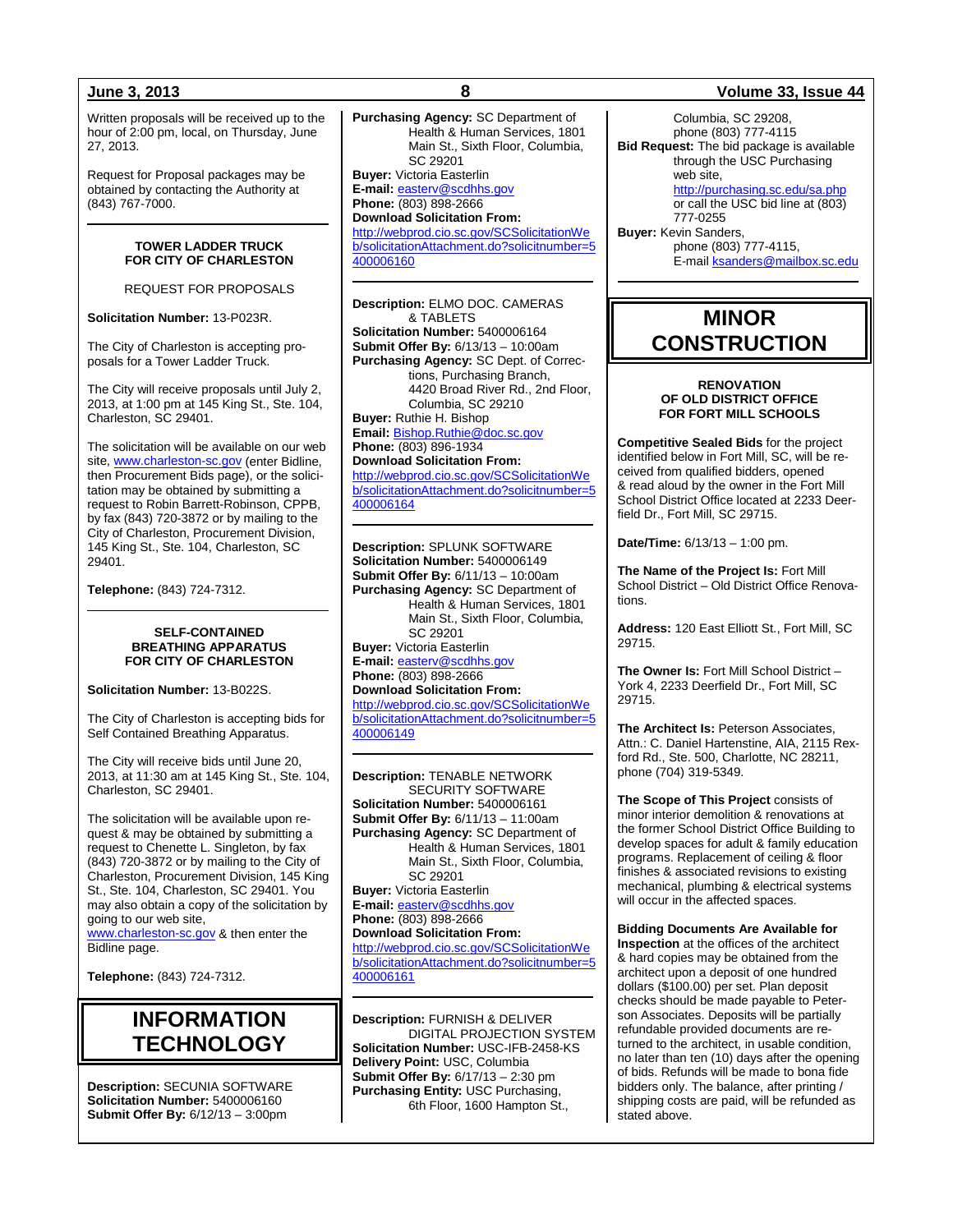**Bid Documents Also Will Be Made Available Electronically.** Bidders shall contact Pam MacMillan at Peterson Associates at (704) 319-5341 for instructions.

**Bids Shall Be Binding** for 30 calendar days from the date bids are opened. All bids are to be accompanied by a Bid Bond of not less than five percent (5%) of the base bid.

**The Successful Bidder** will be required to furnish Performance & Payment Bonds in the amount of one hundred percent (100%) of the contract amount.

**Bidders' Attention** is directed to the requirements of the construction schedule, which is a part of the bidding documents & to the liquidated damages conditions outlined in Paragraph 10 of Section 00-21- 13 Instructions to Bidders.

**Bids Are to Be Submitted On** the bid form provided, enclosed in a sealed opaque envelope bearing the name, address & contractor's license number of the bidder, identification of the contract being bid & name of the project. All bids must comply with the laws of the State of South Carolina.

**Plans Will Be Available** on June 3, 2013, from the architect.

**A Pre-Bid Conference** will be held on June 7, 2013, at 10:00 am at the job site (address listed above). Although this pre-bid conference is not mandatory, all bidders are encouraged to attend.

**The Owner Reserves the Right** to reject any & all bids, waive informalities & award the contract in the best interest of the own $er$ 

> Dr. James N. Epps, Jr., Ph.D. **Superintendent** Fort Mill School District

## **SERVICES**

**Description:** PHYSICIAN SERVICES **Solicitation Number:** 5400006156 **Submit Offer By:** 6/18/13 – 10:00am **Purchasing Agency:** SC Dept. of Corrections, Purchasing Branch, 4420 Broad River Rd., 2nd Floor, Columbia, SC 29210 **Buyer:** Melissa Mims **Email:** [Mims.Melissa@doc.sc.gov](mailto:Mims.Melissa@doc.sc.gov) **Phone:** (803) 896-1935 **Download Solicitation From:** [http://webprod.cio.sc.gov/SCSolicitationWe](http://webprod.cio.sc.gov/SCSolicitationWeb/solicitationAttachment.do?solicitnumber=5400006156)

[b/solicitationAttachment.do?solicitnumber=5](http://webprod.cio.sc.gov/SCSolicitationWeb/solicitationAttachment.do?solicitnumber=5400006156) [400006156](http://webprod.cio.sc.gov/SCSolicitationWeb/solicitationAttachment.do?solicitnumber=5400006156)

**Description:** CHILLER RENTAL **Solicitation Number:** 5400006150 **Submit Offer By:** 6/20/13 – 2:00pm **Purchasing Agency:** SC Dept. of Public Safety, 10311 Wilson Blvd., D-1, Blythewood, SC 29016 **Buyer:** Paula Scaglione **Email:** [paulascaglione@scdps.net](mailto:paulascaglione@scdps.net) **Phone:** (803) 896-7735 **Download Solicitation From:** [http://webprod.cio.sc.gov/SCSolicitationWe](http://webprod.cio.sc.gov/SCSolicitationWeb/solicitationAttachment.do?solicitnumber=5400006150) [b/solicitationAttachment.do?solicitnumber=5](http://webprod.cio.sc.gov/SCSolicitationWeb/solicitationAttachment.do?solicitnumber=5400006150) [400006150](http://webprod.cio.sc.gov/SCSolicitationWeb/solicitationAttachment.do?solicitnumber=5400006150)

**Description:** TRACTOR TRAILER RENTAL C.D.L. **Solicitation Number:** 5400006155 **Submit Offer By:** 6/14/13 – 10:00am **Purchasing Agency:** SC Department of Motor Vehicles, 10311 Wilson Blvd., Blythewood, SC 29016 **Buyer:** Linda McKay **E-mail:** [Linda.McKay@scdmv.net](mailto:Linda.McKay@scdmv.net) **Phone:** (803) 896-9661 **Download Solicitation From:** [http://webprod.cio.sc.gov/SCSolicitationWe](http://webprod.cio.sc.gov/SCSolicitationWeb/solicitationAttachment.do?solicitnumber=5400006155) [b/solicitationAttachment.do?solicitnumber=5](http://webprod.cio.sc.gov/SCSolicitationWeb/solicitationAttachment.do?solicitnumber=5400006155) [400006155](http://webprod.cio.sc.gov/SCSolicitationWeb/solicitationAttachment.do?solicitnumber=5400006155)

#### REQUEST FOR PROPOSAL

**Description:** AIRCRAFT MAINTENANCE & REPAIR **Solicitation Number:** USC-RFP-2445-KS **Delivery Point:** USC, Columbia **Submit Offer By:** 6/18/13 – 2:30 pm. Not a public bid opening **Purchasing Entity:** USC Purchasing, 6th Floor, 1600 Hampton St., Columbia, SC 29208, phone (803) 777-4115 **Bid Request:** The bid package is available through the USC Purchasing web site, <http://purchasing.sc.edu/sa.php> or call the USC bid line at (803) 777-0255 **Buyer:** Kevin Sanders, phone (803) 777-4115, E-mail **ksanders@mailbox.sc.edu** 

**Description:** CONSULTING SERVICES – INTERNATIONAL ACTIVITIES FOR CLEMSON UNIVERSITY **Solicitation Number:** 39621601 **Delivery Point:** Clemson, SC **Submit Offer By:** 6/18/13 – 2:45 pm, ET **Purchasing Entity:** Clemson University, Procurement Services, Administrative Services Building, 108 Silas N. Pearman Blvd., Clemson, SC 29634 **Direct Inquiries to Buyer:** Shirley Alexander, phone (864) 656-2395, E-mai[l salexa2@clemson.edu](mailto:salexa2@clemson.edu) **Download Solicitation From:** Online solicitations only. Solicitations can be

### **June 3, 2013 9 Volume 33, Issue 44**

viewed at [www.clemson.edu/cfo/procureme](http://www.clemson.edu/cfo/procurement/vendors) [nt/vendors](http://www.clemson.edu/cfo/procurement/vendors)

**Description:** PROVIDE EVENT MANAGEMENT SUPPORT SERVICE **Solicitation No.:** 4550-70206-6/24/13 **Delivery Point:** Orangeburg **Pre-Bid Conf./Site Visit:** Not mandatory. 6/13/13 – 10:00 am **Pre-Bid Location:** SC State University, Office of Procurement, Room 168, Crawford / Zimmerman Complex, 300 College St. NE, Orangeburg, SC 29117 **Submit Offer By:** 6/24/13 – 2:30 pm **Purchasing Agency:** SC State University, Office of Procurement, Room 168, Crawford-Zimmerman Complex, 300 College St. NE, Orangeburg, SC 29117 **Buyer:** Patricia S. Holmes, CPPB **Telephone:** (803) 536-8199

**Description:** MONTHLY RENTAL OF A 2007 MODEL YEAR OR NEWER SINGLE AXLE DAY CAB TRACTOR & THREE DRY TRAILERS **Specifics:** Rental to begin 7/1/13 & not to exceed 12 months **Solicitation Number:** 2215 **Delivery Point:** 364 Huntington Rd., Gaffney, SC 29341 **Submit Offer By:** 6/13/13 – 8:30 am **Purchasing Agency:** SC Vocational Rehabilitation Department, State Headquarters, 1410 Boston Ave., West Columbia, SC 29170 **Buyer:** Mike Cupp

**Phone:** (803) 896-6520

**Description:** WEEKLY LINEN DELIVERY SERVICES FOR PALMETTO CENTER IN FLORENCE **Specifics:** Service to include pick-up of bed, bath & kitchen linen **Solicitation Number:** 0801 **Delivery Point:** 1709 Stokes Rd., Florence, SC 29501 **Submit Offer By:** 6/13/13 – 8:30 am **Purchasing Agency:** SC Vocational Rehabilitation Department, State Headquarters, 1410 Boston Ave., West Columbia, SC 29170 **Buyer:** Mike Cupp

**Phone:** (803) 896-6520

**Description:** WEEKLY LINEN DELIVERY SERVICES FOR HOLMESVIEW CENTER, GREENVILLE **Specifics:** Service to include pick-up of bed, bath & kitchen linen **Solicitation Number:** 0803 **Delivery Point:** 3799 Old Easley Bridge Rd., Greenville, SC 29611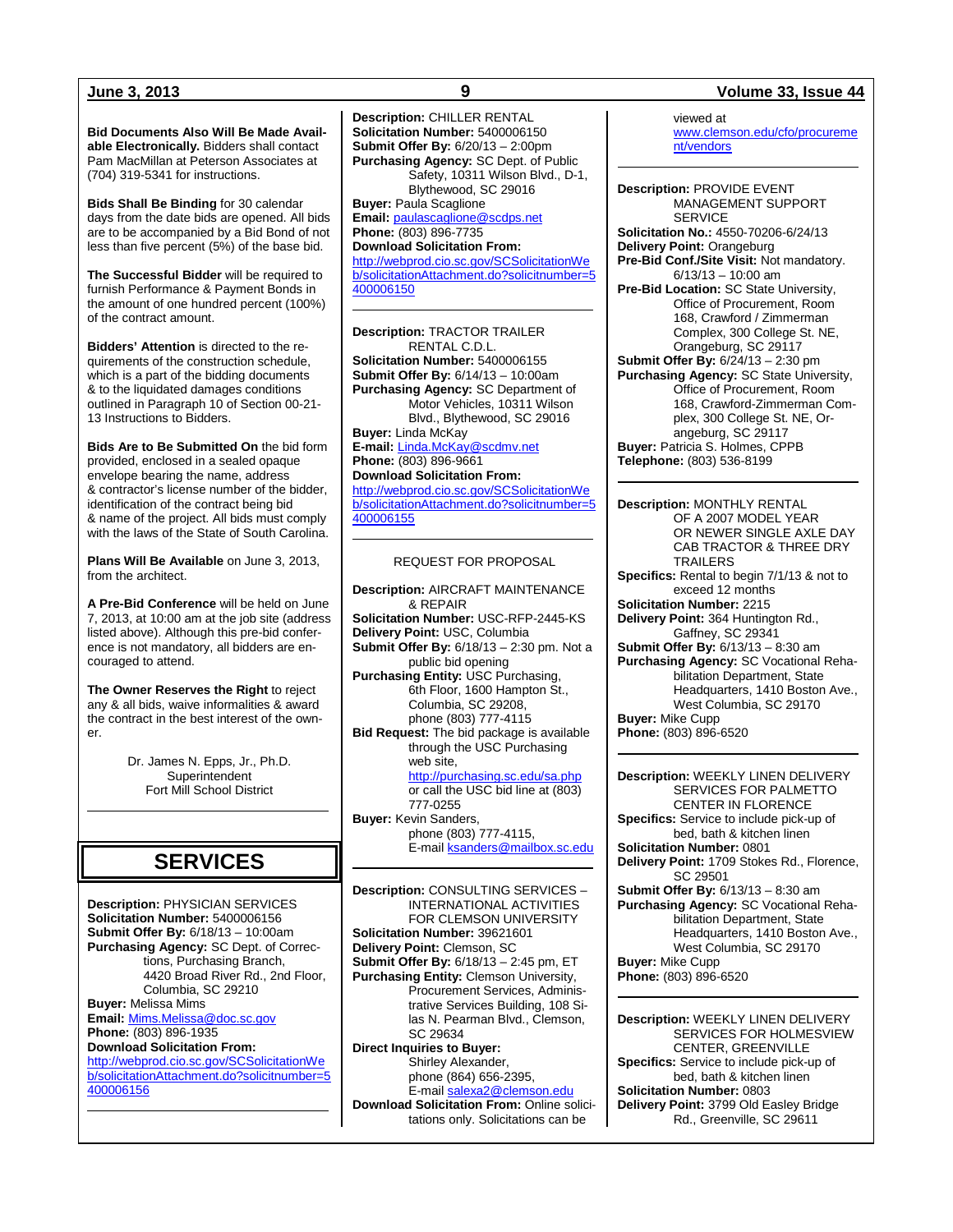**Submit Offer By:** 6/13/13 – 8:30 am **Purchasing Agency:** SC Vocational Rehabilitation Department, State Headquarters, 1410 Boston Ave., West Columbia, SC 29170 **Buyer:** Mike Cupp **Phone:** (803) 896-6520

**Description:** WEEKLY LINEN DELIVERY SERVICES FOR EVALUATION CENTER IN WEST COLUMBIA **Specifics:** Service to include pick-up of bed & bath linen **Solicitation Number:** 0901 **Delivery Point:** 1410 Boston Ave., West Columbia, SC 29170 **Submit Offer By:** 6/13/13 – 8:30 am **Purchasing Agency:** SC Vocational Rehabilitation Department, State Headquarters, 1410 Boston Ave., West Columbia, SC 29170 **Buyer:** Mike Cupp **Phone:** (803) 896-6520

**Description:** WEEKLY LINEN DELIVERY SERVICES FOR MUSCULAR DEVELOPMENT CENTER IN WEST COLUMBIA **Specifics:** Service to include pick-up of bed & bath linen **Solicitation Number:** 0901A **Delivery Point:** 1410 Boston Ave., West Columbia, SC 29170 **Submit Offer By:** 6/13/13 – 8:30 am **Purchasing Agency:** SC Vocational Rehabilitation Department, State Headquarters, 1410 Boston Ave., West Columbia, SC 29170 **Buyer:** Mike Cupp **Phone:** (803) 896-6520

**Description:** WEEKLY LINEN DELIVERY SERVICES FOR TRAINING DORM IN WEST COLUMBIA **Specifics:** Service to include pick-up of bed & bath linen **Solicitation Number:** 0905 **Delivery Point:** 1410-A Boston Ave., West Columbia, SC 29170 **Submit Offer By:** 6/13/13 – 8:30 am **Purchasing Agency:** SC Vocational Rehabilitation Department, State Headquarters, 1410 Boston Ave., Columbia, SC 29170 **Buyer:** Mike Cupp **Phone:** (803) 896-6520

**Description:** WEEKLY LINEN DELIVERY SERVICES FOR BRYANT CENTER IN LYMAN **Specifics:** Service to include pick-up of bed & bath linen **Solicitation Number:** 3402 **Delivery Point:** 180 Groce Rd. Lyman, SC 29365 **Submit Offer By:** 6/13/13 – 8:30 am

**Purchasing Agency:** SC Vocational Rehabilitation Department, State Headquarters, 1410 Boston Ave., West Columbia, SC 29170 **Buyer:** Mike Cupp **Phone:** (803) 896-6520

**Description:** FIRE ALARM TESTING & INSPECTION **Solicitation Number:** 12-032 **Submit Offer By:** 6/12/13 – 10:00 am **Purchasing Entity:** Fort Mill School District, 2233 Deerfield Dr., Fort Mill, SC 29715 **Direct Inquiries/Bid Request To:** Fort Mill School District Office,

(803) 548-2527

**Description:** FURNISH, DELIVER & INSTALL NEW IRRIGATION WELL, PUMP & ACCESSORIES **Solicitation Number:** Q2013.21 **Delivery Point:** Lexington **Bid Opening Date/Time:** 6/18/13 – 3:00 pm. Not a public bid opening **Bid Opening Location:** Lexington School District One Procurement Office, Conference Room, 100 Tarrar Springs Rd., Lexington, SC 29072 **Bid Request:** Call (803) 821-1181 or E-mail [jnichols@lexington1.net.](mailto:jnichols@lexington1.net) Include the following information - company name, contact name, street address, city, state, zip, phone number, E-mail address & solicitation name & number. **Buyer:** Jack Nichols

**Download Solicitation From:** [Click here](http://www.lexington1.net/lexoneweb/index.aspx?page=FiscalServices/Procurement/Procurementsolicitawards.aspx)

**Description:** SPARTANBURG COUNTY VETERANS' **TRANSPORTATION Solicitation Number:** 34-13 **Pre-Bid Conf.:** Not mandatory. 6/18/13 – 2:00 pm, ET **Pre-Bid Location:** Conference Room 1, County Administration Building, 366 North Church St., Spartanburg, SC 29303 **Submit Offer By:** 7/2/13 – 11:00 am, ET **Purchasing Agency:** Spartanburg County Purchasing Department, Attn.: Lisa Coleman, Room 1220, 366 North Church St., Spartanburg, SC 29303. Mailing address is PO Box 5666, Spartanburg, SC 29304 **Buyer:** Lisa Coleman, Procurement Director, phone (864) 596-2519, E-mail [lcoleman@spartanburgcounty.org](mailto:lcoleman@spartanburgcounty.org) **For Bid Information,** please visit the Spartanburg County web site, [http://www.spartanburgcounty.org](http://www.spartanburgcounty.org/govt/depts/pur/bids.htm) [/govt/depts/pur/bids.htm](http://www.spartanburgcounty.org/govt/depts/pur/bids.htm)

#### **DUMP TRUCK HAULING FOR ANDERSON COUNTY**

Anderson County is accepting sealed bids to Provide Dump Truck Services for Hauling of Materials in Anderson County, SC, reference Bid #13-060.

Bids must be received no later than 11:00 am on Thursday, June 13, 2013, to the attention of the Anderson County Purchasing Department, 101 South Main St., Room 115, Anderson, SC 29624.

Interested parties should contact Robert Carroll at (864) 260-4164 or request package a[t www.andersoncountysc.org](http://www.andersoncountysc.org/) – to do so, click at the top of the page under "Find," go down to "Bids & Contracts" & then fill in form that appears.

#### **SOLID WASTE COLLECTION FOR WOODRUFF**

**Project Name:** Request for Proposals for Residential & Designated Small Business Solid Waste Collection.

The City of Woodruff will accept sealed proposals for its residential & designated business solid waste collection contract.

Proposals will be accepted until 10:00 am on Monday, June 24, 2013, at which time they will be opened publicly & read aloud.

For a copy of the proposal document or more information, contact Lee Bailey, Director of Public Works, City of Woodruff, 231 East Hayne St., Woodruff, SC 29388, phone (864) 476-8567, or E-mail [Lbailey@cityofwoodruff.com.](mailto:Lbailey@cityofwoodruff.com)

The City of Woodruff reserves the right to accept or reject any & all proposals at its discretion. The City of Woodruff will neither accept nor be responsible for proposals received after the bid submission deadline listed above. EOE

#### **UTILITY BILL PRINTING & MAILING FOR CITY OF FLORENCE**

RFP # 2013-39

**Description:** The City of Florence is requesting proposals from qualified companies to provide, print & mail utility water bills & return envelopes to city customers.

**Proposal Submission Deadline:** Friday, June 14, 2013, at 2:00pm.

**Location for the Receipt of Proposals:** City/County Complex BB, Purchasing/Contracting Office, Rm. 602, 180 N. Irby St., Florence, SC 29501-3231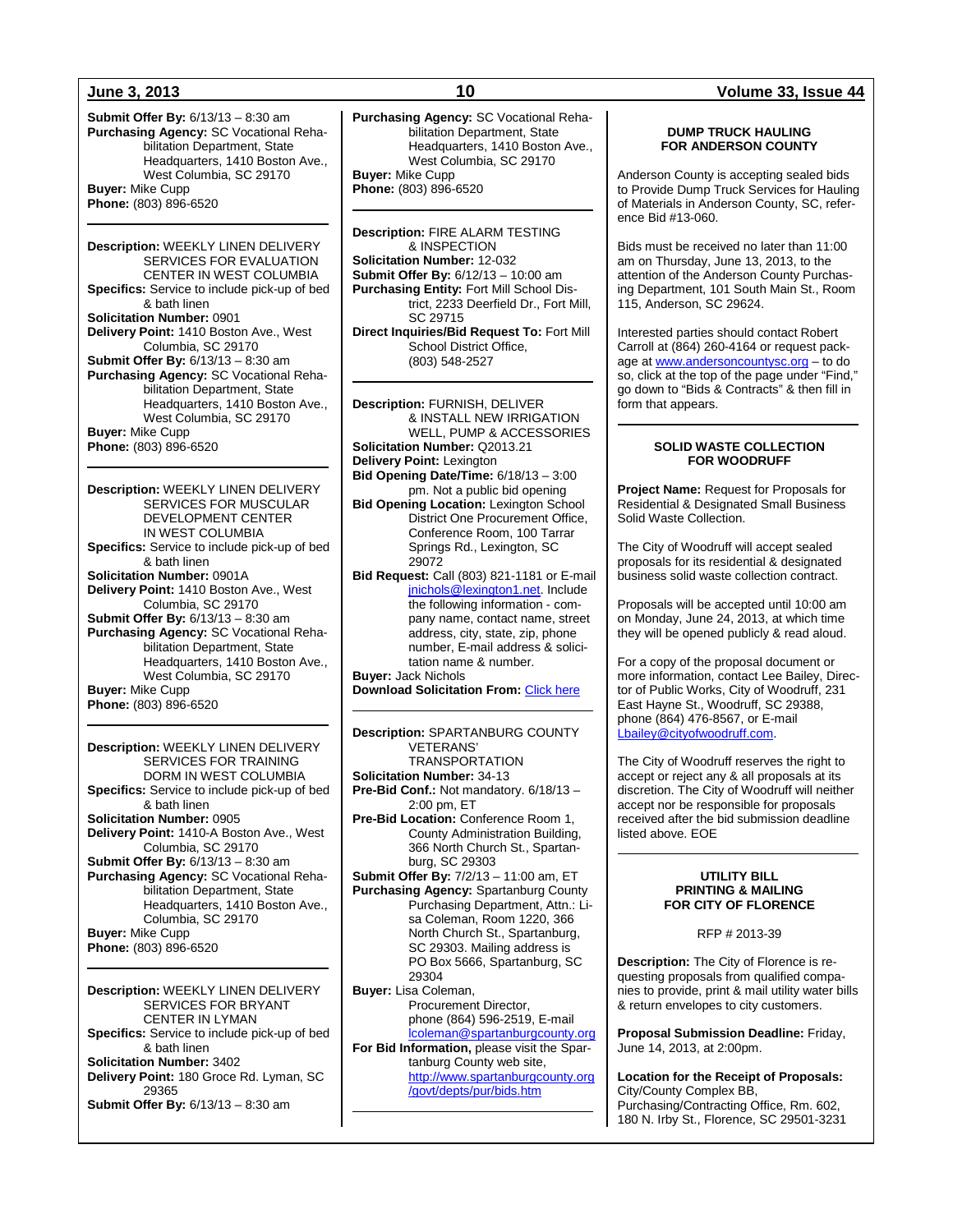**Proposal Documents** can be obtained by contacting: Lynwood F. Givens, Purchasing Agent at phone (843) 665-3165, fax (843) 665-3111, E-mail [lgivens@cityofflorence.com](mailto:lgivens@cityofflorence.com)

The City of Florence welcomes submissions from minority & woman owned businesses. Please indicate if you are a minority or woman owned business with your request for the proposal document.

This solicitation does not commit the City of Florence to award a contract, to pay any costs incurred in the preparation of a proposal, or to procure or contract for services. The City of Florence reserves the right to reject any & all responses, to cancel this solicitation, & to make an award deemed in its own best interest.

## **SUPPLIES**

#### **NOTICE FOR SOLICITATION 5400005751, STATE-WIDE TERM CONTRACT FOR CONCRETE CULVERT PIPE**

Solicitation closes on June 11, 2013 at 11:00am.

The MMO web site closing date of 6/30/13 is incorrect.

The bid document's Opening Date/Time of 6/11/13 at 11:00am is correct

**Description:** HAULING C.R. 14 AGGREGATE THROUGHOUT SALUDA COUNTY **Solicitation Number:** 5400006140 **Submit Offer By:** 6/13/13 –10:00am **Purchasing Agency:** SC Department of Transportation, 955 Park St., Columbia, SC 29201 **Buyer:** Janet Jones **Email:** [jonesjl@scdot.org](mailto:jonesjl@scdot.org) **Phone:** (803) 737-1488

### **Download Solicitation From:**

[http://webprod.cio.sc.gov/SCSolicitationWe](http://webprod.cio.sc.gov/SCSolicitationWeb/solicitationAttachment.do?solicitnumber=5400006140) [b/solicitationAttachment.do?solicitnumber=5](http://webprod.cio.sc.gov/SCSolicitationWeb/solicitationAttachment.do?solicitnumber=5400006140) [400006140](http://webprod.cio.sc.gov/SCSolicitationWeb/solicitationAttachment.do?solicitnumber=5400006140)

**Description:** INDEFINITE DELIVERY CONTRACT FOR AIR FILTERS **Bid Number:** 13-1547 **Bids Due:** 6/18/13 – 3:30 pm **Received At:** Rock Hill Schools' Purchasing Department, 660 North Anderson Rd., Rock Hill, SC 29730 **Solicitation Is Available On-Line At:** [http://www.rock-hill.k12.sc.us](http://www.rock-hill.k12.sc.us/) **Agency:** Rock Hill Schools, 660 North Anderson Rd., Rock Hill, SC 29730

**Description:** GRIFFIN GB35108 BLACK SURVIVOR CASES **Specifics:** The above for iPad 2, iPad 3 & iPad 4 generation **Solicitation Number:** 1213-23 **Delivery Point:** Darlington County School District **Deadline for Questions:** 6/10/13 – 11:00 am. Submit to Diane Sigmon at [Dianes@darlington.k12.sc.us](mailto:Dianes@darlington.k12.sc.us) solicitation name & number must appear in the "Subject" field **Submit Offer By:** 6/17/13 – 11:00 am **Purchasing Agency:** Darlington County School District, 120 East Smith Ave., Darlington, SC 29532 **Buyer:** Nan Johnson **Telephone:** (843) 398-2272 **Fax:** (843) 398-2240 **E-mail:** [nanj@darlington.k12.sc.us](mailto:nanj@darlington.k12.sc.us) **Download Solicitation From: [Click here](http://www.darlington.k12.sc.us/cms/One.aspx?portalId=3650066&pageId=4315423)** 

### **DELIVERY OF STONE PRODUCTS FOR ABBEVILLE COUNTY**

Abbeville County, SC, is accepting bids for the purchase & hauling of stone products for use by the Abbeville County Department of Public Works.

Products will consist of crusher run (base stone), #57 stone, 3" surge stone, & rip-rap.

Delivery will be made to the Abbeville County Department of Public Works, 1094 Gassoway Farm Rd. for stockpile or to road work locations within Abbeville County.

Specific details regarding the delivery of stone products may be obtained from the Abbeville County Department of Public Works, 1094 Gassoway Farm Rd., Abbeville, SC 29620, phone (864) 446-8473, fax (864) 446-8483.

Sealed bids will be received until 11:00 am June 20, 2013, at the Abbeville County Department of Public Works Office, 1094 Gassoway Farm Rd., Abbeville, SC 29620. Bids will be publicly opened & read aloud at this time. Each bid shall be sealed in an envelope with the company name & clearly marked "Abbeville County, Delivery of Stone Products."

Abbeville County reserves the right to reject any & all bids & to waive all formalities in the bidding.

#### **PRE-STRESSED CONCRETE BRIDGE DECK CORED SLABS**

Request for Bids for Cherokee County

Quotes for pre-stressed concrete bridge deck cored slabs for the deck replacement project on Wren Wray Road will be received

### **June 3, 2013 11 Volume 33, Issue 44**

by Cherokee County Council in their Administrative Office located at 110 Railroad Ave., Gaffney, until 2:00pm, June 10, 2013.

All bid correspondence should be written on company letterhead or by E-mail & directed to Delisa Coggins, Special Projects Coordinator. Correspondence can be mailed to the Cherokee County Finance Department, 110 Railroad Ave., Gaffney, SC 29340, or faxed to (864) 487-2594, or E-mailed to [delisa.coggins@cherokeecountysc.com.](mailto:delisa.coggins@cherokeecountysc.com)

Bid package shall be sealed & clearly marked on the outside with the following language (faxes or E-mails will not be accepted):

- Bid # 2013-41
- Delisa Coggins
- Special Projects Coordinator
- Finance Department
- 110 Railroad Ave.
- Gaffney, SC 29340

The work to be done consists of furnishing all labor, equipment, & supplies necessary to manufacture & transport SCDOTapproved bridge deck panels to Wren Wray Road, Cherokee County, SC.

Bidder must use bid form provided by Cherokee County

No bidder may withdraw the bid within thirty (30) days after the actual date of the opening thereof.

The owner reserves the right to waive any informality or to reject any or all bids.

## **FOR SALE**

### **SALE AT MANCHESTER FOREST**

Sealed lump sum bids will be accepted until 11:00 am, June 17, 2013, by Manchester State Forest for the sale of approximately 5,996.23 tons of pine pulpwood, 722.57 tons of pine chip-n-saw, 826.24 tons of pine sawtimber on approximately 378.3 acres.

For further information, contact Harvey Belser, Forest Director, or James Douglas, Assistant Forest Director, at (803) 494- 8196. Information also is available at [www.state.sc.us/forest/bsales.htm.](http://www.state.sc.us/forest/bsales.htm)

#### **CHEROKEE COUNTY SELLING OFFICE BUILDING**

The Cherokee County Council will receive sealed bids for the sale of the office building that previously housed the Cherokee County Tax Assessors Office located at 312 Limestone St., Gaffney, SC 29340.